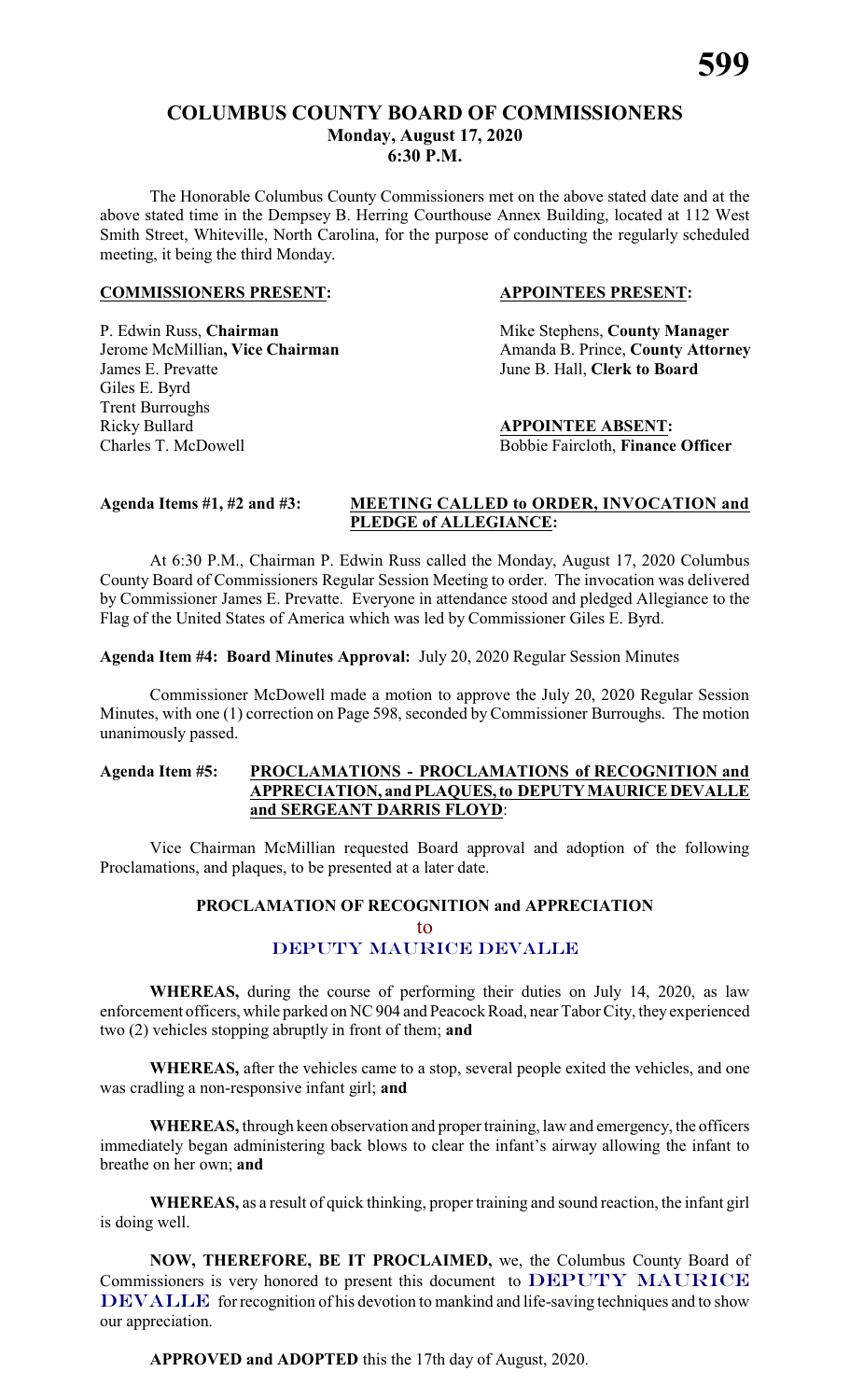#### **COLUMBUS COUNTY BOARD OF COMMISSIONERS**

**/s/** *JAMES E. PREVATTE*<br>**/s/** *TRENT BURROUGHS /s/ CHARLES T. McDOWELL* **ATTESTED BY:**

**/s/** *P. EDWIN RUSS***, Chairman** */s/JEROME McMILLIAN***, Vice Chairman** */s/ TRENT BURROUGHS /s/***/** *RICKY BULLARD* **/s/** *JUNE B. HALL***, Clerk to the Board**

/s/ *MICHAEL H. STEPHENS***, County Manager /s/** *AMANDA B. PRINCE***, County Attorney**

**Presented To DEPUTY MAURICE DEVALLE \*\*\*\*\*\*\*\*\*\*\*\*\*\*\*\*\*\*\*\*\*\*\***

**In Grateful Appreciation and Recognition Of Your Life-Saving and heroic Action. Tuesday, July 14, 2020 COLUMBUS COUNTY SHERIFF'S DEPARTMENT \*\*\*\*\*\*\*\*\*\*\*\*\*\*\*\*\*\*\*\*\*\*\*\***

#### **COLUMBUS COUNTY BOARD OF COMMISSIONERS**

# **PROCLAMATION OF RECOGNITION and APPRECIATION** to *SERGEANT DARRIS FLOYD*

**WHEREAS,** during the course of performing their duties on July 14, 2020, as law enforcement officers, while parked on NC 904 and Peacock Road, near Tabor City, they experienced two (2) vehicles stopping abruptly in front of them; **and**

**WHEREAS,** after the vehicles came to a stop, several people exited the vehicles, and one was cradling a non-responsive infant girl; **and**

**WHEREAS,** through keen observation and proper training, law and emergency, the officers immediately began administering back blows to clear the infant's airway allowing the infant to breathe on her own; **and**

**WHEREAS,** as a result of quick thinking, proper training and sound reaction, the infant girl is doing good.

**NOW, THEREFORE, BE IT PROCLAIMED,** we, the Columbus County Board of Commissioners is very honored to present this document to *SERGEANT DARRIS* **FLOYD** for recognition of his devotion to mankind and life-saving techniques, and to show our appreciation.

**APPROVED and ADOPTED** this the 17th day of August, 2020.

# **COLUMBUS COUNTY BOARD OF COMMISSIONERS**

**/s/** *JAMES E. PREVATTE* **/s/** *GILES E. BYRD /s/ TRENT BURROUGHS /s/***/** *RICKY BULLARD /s/ CHARLES T. McDOWELL* **ATTESTED BY:**

**/s/** *P. EDWIN RUSS***, Chairman** */s/JEROME McMILLIAN***, Vice Chairman /s/** *JUNE B. HALL***, Clerk to the Board**

/s/ *MICHAEL H. STEPHENS***, County Manager /s/** *AMANDA B. PRINCE***, County Attorney**

**Presented To SERGEANT DARRIS FLOYD \*\*\*\*\*\*\*\*\*\*\*\*\*\*\*\*\*\*\*\*\*\*\***

**In Grateful Appreciation and Recognition Of Your Life-Saving and heroic Action. Tuesday, July 14, 2020**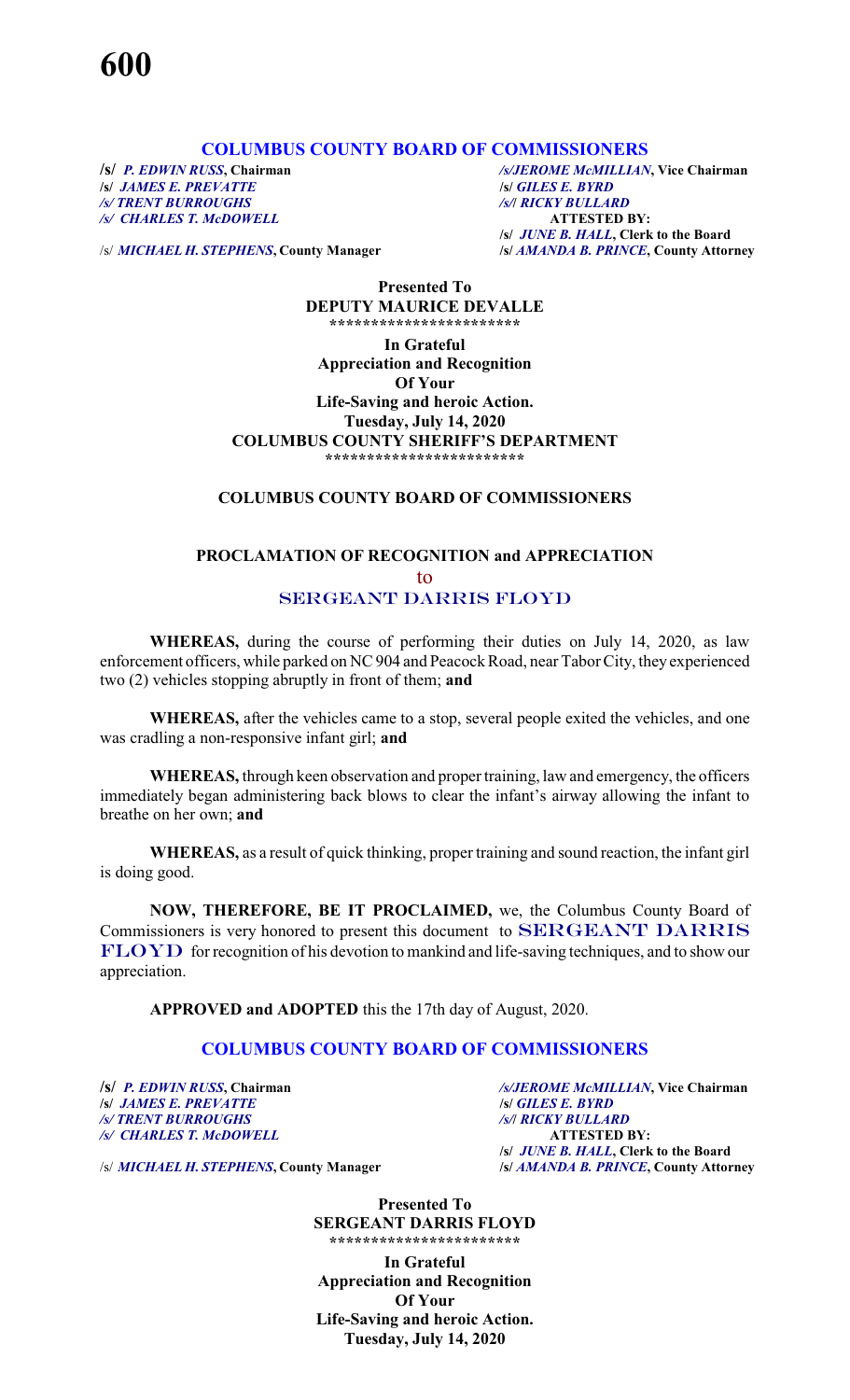#### **COLUMBUS COUNTY SHERIFF'S DEPARTMENT \*\*\*\*\*\*\*\*\*\*\*\*\*\*\*\*\*\*\*\*\*\*\*\***

#### **COLUMBUS COUNTY BOARD OF COMMISSIONERS**

Commissioner Byrd made a motion to approve and adopt the Proclamations of Recognition and Appreciation, and plaques, to Deputy Maurice Devalle and Sergeant Darris Floyd, to be presented at a later date, seconded by Commissioner Bullard. The motion unanimously passed.

#### **Agenda Item #6: PROCLAMATIONS - PROCLAMATIONS of APPRECIATION and RECOGNITION to LARRYHAYES and STAFF,ANDTIMMYWARD and STAFF:**

Michael Stephens, CountyManager, requested Board approval and adoption of the following Proclamations, to be presented at a later date.

#### **PROCLAMATION of APPRECIATION and RECOGNITION to** *LARRY HAYES and STAFF*

**WHEREAS,** during the course of this year 2020, we are experiencing some challenging events, some expected and some totally unexpected, as government officials, along with our citizenry; **and**

**WHEREAS,** these challenging events have placed a heavy load on our staff, above and beyond their daily tasks and routine procedures; **and**

**WHEREAS,** Columbus County is blessed to have on staff a Maintenance Director, namely *LARRY HAYES and STAFF*, who is willing to exercise the appropriate energy and time to meet the requirements when needed; **and**

**WHEREAS,** employees ofthis nature are a true blessing for the CountyofColumbus, and are greatly appreciated.

**NOW, THEREFORE, BE IT PROCLAIMED** that the **Columbus County Board of Commissioners** proudly presents this **Proclamation of Appreciation and Recognition** to *LARRY HAYES and STAFF* for providing the additional energy and time when it is needed.

**ADOPTED** this the 17th day of August, 2020.

#### **COLUMBUS COUNTY BOARD OF COMMISSIONERS**

**/s/** *JAMES E. PREVATTE* **/s/** *GILES E. BYRD /s/ TRENT BURROUGHS /s/***/** *RICKY BULLARD /s/ CHARLES T. McDOWELL* **ATTESTED BY:**

**/s/** *P. EDWIN RUSS***, Chairman** */s/JEROME McMILLIAN***, Vice Chairman /s/** *JUNE B. HALL***, Clerk to the Board**

/s/ *MICHAEL H. STEPHENS***, County Manager /s/** *AMANDA B. PRINCE***, County Attorney**

# **PROCLAMATION of APPRECIATION and RECOGNITION to**

# *TIMMY WARD and STAFF*

**WHEREAS,** during the course of this year 2020, Columbus County Schools have experienced some challenging events, some expected and some totally unexpected, as public schools, along with our citizenry; **and**

**WHEREAS,** these challenging events have placed a heavy load on their staff, and their children, above and beyond their daily tasks and routine procedures; **and**

**WHEREAS,** Columbus County Schools are blessed to have on staff a Maintenance Director, namely *TIMMY WARD and STAFF*, who is willing to exercise the appropriate energy and time to meet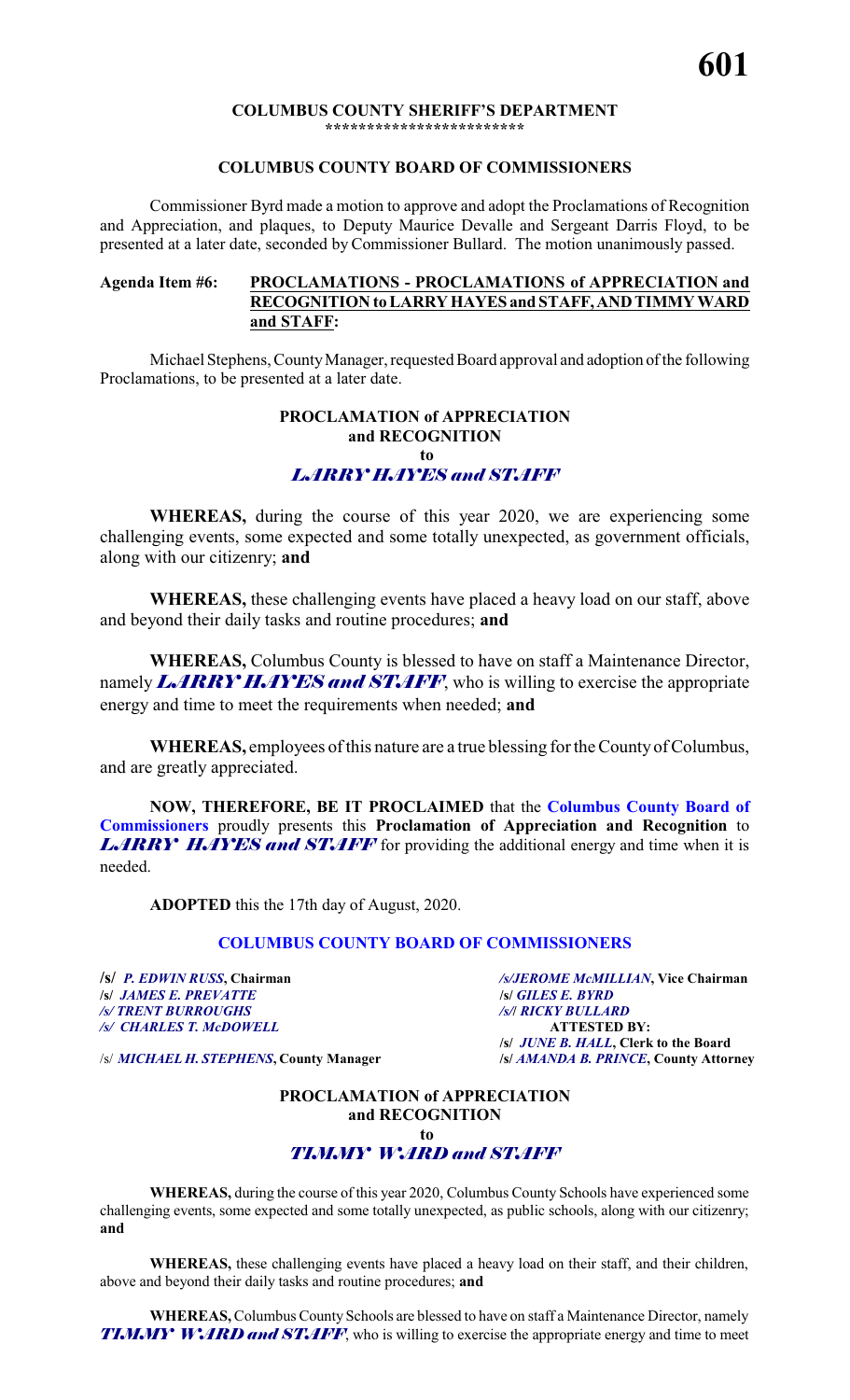the requirements when needed, for the schools and anyone in need; **and**

**WHEREAS,** in the plight of accomplishing the required and needed tasks to meet the needs of the pandemic stated by the Governor of North Carolina, this person has devoted much energy, expertise and time to help the Columbus County Maintenance Director execute what is needed for the County Government, in a timely fashion; **and**

**WHEREAS,** employees of this nature are a true blessing for the Columbus County Schools System, and Columbus County, and are greatly appreciated.

**NOW, THEREFORE, BE IT PROCLAIMED** that the **Columbus County Board of Commissioners** proudly presents this **Proclamation of Appreciation and Recognition** to *TIMMY* **WARD and STAFF** for their willingness to help, their energy and time, when it is needed.

**ADOPTED** this the 17th day of August, 2020.

#### **COLUMBUS COUNTY BOARD OF COMMISSIONERS**

| /s/ P. EDWIN RUSS, Chairman             | /s/JEROME McMILLIAN, Vice Chairman         |
|-----------------------------------------|--------------------------------------------|
| <b>S JAMES E. PREVATTE</b>              | <b>S GILES E. BYRD</b>                     |
| /s/ TRENT BURROUGHS                     | /s/  RICKY BULLARD                         |
| /s/ CHARLES T. McDOWELL                 | <b>ATTESTED BY:</b>                        |
|                                         | <i>s JUNE B. HALL</i> , Clerk to the Board |
| /s/ MICHAEL H. STEPHENS, County Manager | /s/ AMANDA B. PRINCE, County Attorney      |

Commissioner Byrd made a motion to approve and adopt the Proclamation of Appreciation and Recognition to Larry Hayes and Staff, and the Proclamation of Appreciation and Recognition to Timmy Ward and Staff, seconded by Commissioner Bullard. The motion unanimously passed.

#### **ADJUSTMENT to AGENDA:**

Chairman Russ stated the Board needs to add a Closed Session to the Agenda. After research, Amanda B. Prince stated the need for the Closed Session is in accordance with N.C.G.S. § 143-318.22(a) (5) (i) Property acquisition.

#### **AGENDA ITEM #23A: CLOSED SESSION in ACCORDANCE with N.C.G.S. § 143- 318.11(a) (5) (i) PROPERTY ACQUISITION.**

Commissioner Byrd made a motion to add Closed Session in Accordance with N.C.G.S. § 143-318.11(a) (5) (i), seconded by Commissioner Prevatte. A roll call vote was taken with the following results:

| <b>AYES:</b> |                            |  |  | Chairman Russ, Vice Chairman McMillian, Commissioners Burroughs, Byrd, |  |
|--------------|----------------------------|--|--|------------------------------------------------------------------------|--|
|              | McDowell and Prevatte; and |  |  |                                                                        |  |
| NAYS:        | Commissioner Bullard.      |  |  |                                                                        |  |

The motion passes on a six  $(6)$  to one  $(1)$  vote.

#### **Agenda Item #7: FIRE and RESCUE - BOLTON FIRE DEPARTMENT:**

Chief Bryant Smith delivered the following update on F.E.M.A - VIPER Regional Radio Grant.

Chairman Russ stated the following:

- 1. Chief Bryant Smith is stating I will include the Columbus County Commissioners in this email to see if they will consider to pay half o9f the 10% of the matching fund which is \$84,654.19;
- 2. This amount, if divided by 14 departments if \$6,046.72;
- 3. If the Columbus County Commissioners would consider helping their Volunteer Fire and EMS Departments in their County by paying half in the amount of \$42,327.09;
- 4. The 14 departments' 10 percent match would be \$3,023.36;
- 5. Money is tight now with the COVID 19 people not paying their taxes like they should;
- 6. The Columbus County taxpayers are getting \$931,196.00 for life saving radios that don't beep out-of-range when you walk inside a building for the price of \$42,327.09; **and**
- 7. We might still have to pay taxes on this.

Commissioner Prevatte made a motion to approve paying one-half of the matching funds for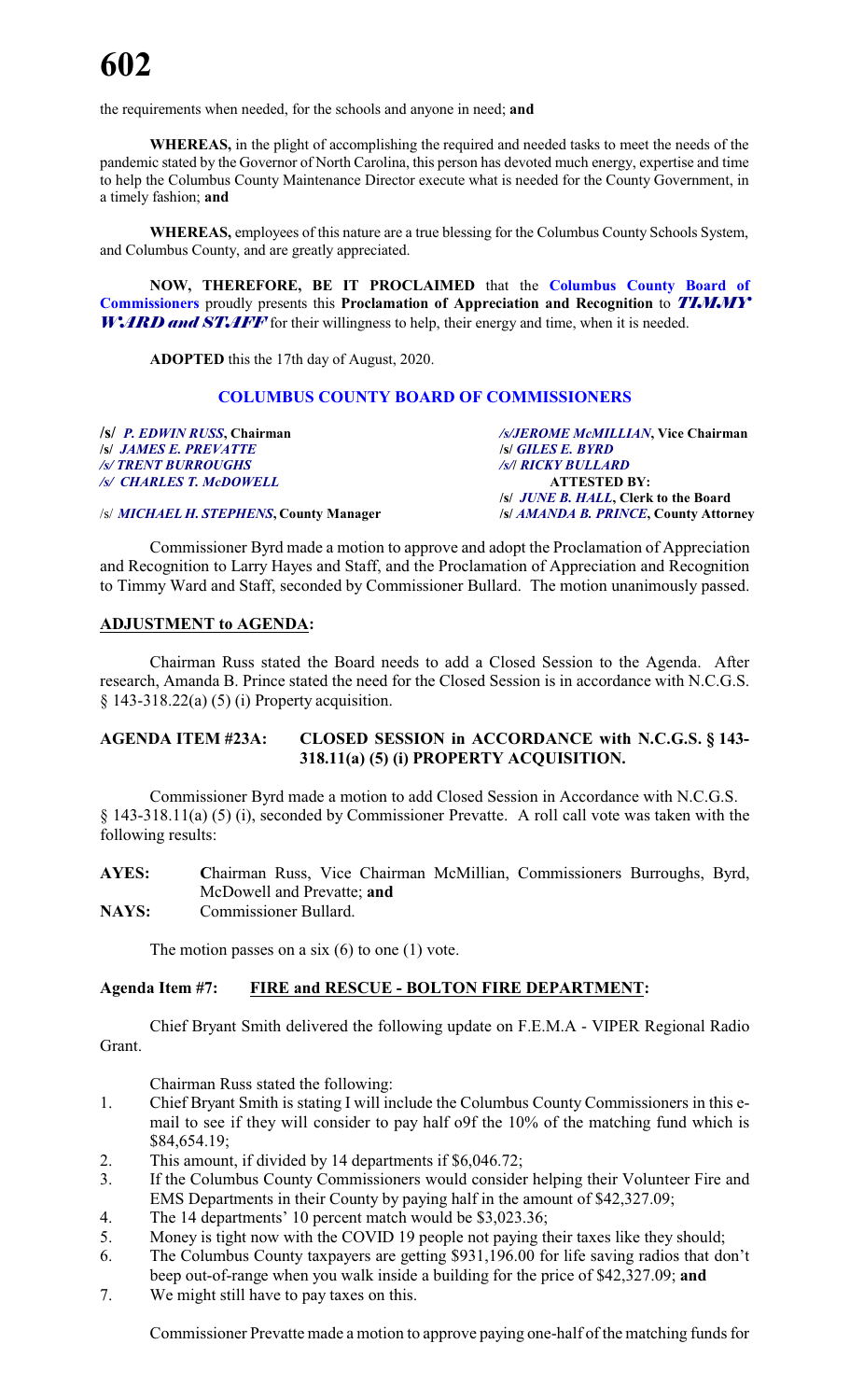the VIPER Regional Radio Grant which is \$84,654.19, which equates to \$42,327.09, seconded by Commissioner Burroughs. The motion unanimously passed.

### **Agenda #8: AGING - DEPARTMENTAL UPDATE:**

Kristie Massey, Department of Aging Director, delivered the following Departmental Update.

The Columbus County Department of Aging and Adult Services (CCDOA&AS) primary mission is to provide services that are needed to the Senior Citizens of Columbus County and to the adults ages 18 and up that are on Medicaid and qualify for Personal Care Services (PCS) and the CommunityAlternative Program for Disabled Adults (CAP/DA). We do this through our programs at the CCDOA&AS. We provide In-Home Services through our Home and CommunityCare Block Grant (HCCBG), Family Caregiver Grant, and Medicaid for the PCS and CAP/DA program. We also provide assistance with meals with our Home Delivered Meal Program and Congregate Meal program. We also have an Ensure program that we sell at cost provided the client has a current prescription from their doctor. This has to be updated yearly. In order to help the seniors stay healthy and active we have an exercise program at each of the 7 locations, we provide trips, and activities for the seniors also, such as the Prom, Senior Day at the Fair, and a Senior Picnic every May. We provide socialization at each of the 7 locations through informative programs regarding health issues, scam alerts, crafts, etc. We have started a new exercise class at Whiteville called Geri-Fit which we hope to expand to all of the other sites. It costs \$5,000 to get two people trained which was accomplished through the Evidence Based/Health Promotion Grant. We have a staff consisting of 23 Full Time Employees, 7 Site Managers at 20 hours per week, 2 contract workers, 3 employees provided part time through United Way, 6 volunteers and approximately 48 Certified Nursing Assistants.

The following is a breakdown of some of the services we have provided since July 1, 2019 to our clients at the Department of Aging:

# **MINOR HOME REPAIR (HCCBG money only)**

1 Refrigerator, 1 air conditioning unit, 1 ramp, 1 washing machine for a total of \$3,936.00.

#### **ENSURE PROGRAM**

392 clients have purchased \$63,603.00 of Ensure, Ensure Regular, and Glucerna.

#### **CONGREGATE MEALS**

Bolton has served 3,216 meals to 33 seniors at their location. Bug Hill has served 2,392 meals to 39 seniors at their location. Chadbourn has served 5,033 meals to 54 seniors at their location. East Columbus has served 3,977 meals to 54 seniors at their location. Fair Bluff has served 3,038 meals to 29 seniors at their location. Tabor City has served 2,850 meals to 29 seniors at their location. Whiteville has served 6,062 meals to 149 seniors at their location.

#### **HOME DELIVERED MEALS**

Bolton has served 2,016 meals to the 6 clients on the program with one volunteer doing the delivery.

Chadbourn has served 2,193 meals to the 9 clients on the program with two volunteers doing the delivery.

Tabor City has served 1,936 meals to the 6 clients on the program with the Site Manager doing the delivery.

Whiteville has served 4,441 meals to the 19 clients on the programs with two volunteers doing the delivery.

# **IN-HOME SERVICES**

**CAP – CASE MANAGEMENT** We have served 135 clients a total of 13,076 units. **CAP – IN HOME SERVICES** We have served 24 clients for a total of 26,807 hours. **PERSONAL CARE SERVICES** We have served 29 clients for a total of 11,608 hours.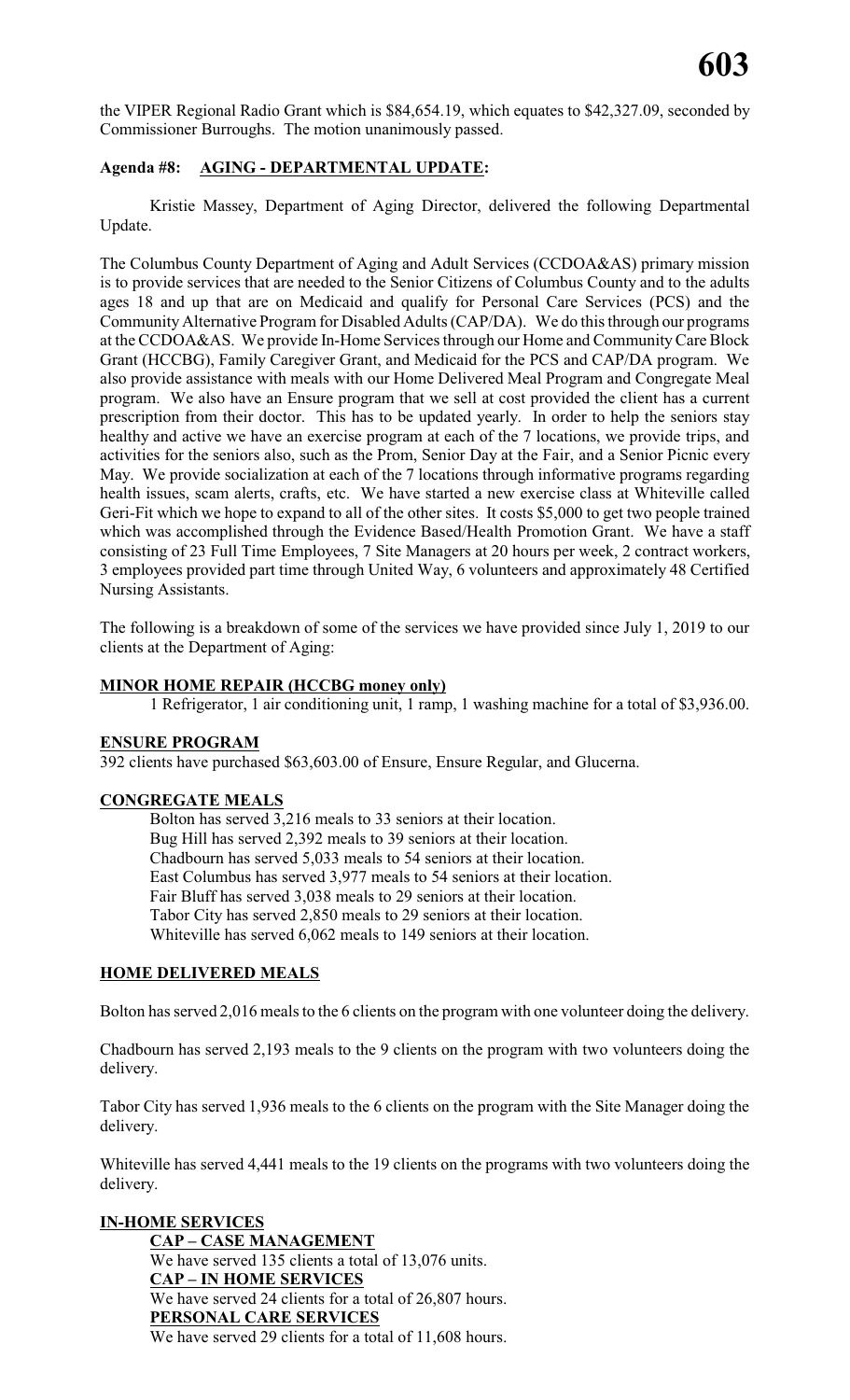# **HOME AND COMMUNITY BLOCK GRANT**

Level II – We have served 14 clients for a total of 6,764 hours. Level III – We have served 20 clients for a total of 7,764 hours. **FAMILY CAREGIVER**

We have served 6 clients with In-Home Services for a total of 484 hours. We also have helped 18 clients with Incontinence Supplies, 11 clients with Liquid Nutritional Supplements, and 16 clients with the Personal Emergency Response Systems.

We also have the Prescription Drug Program that is provided by one (1) Contract Employee and one Volunteer. We have assisted 830 Medicare residents and saved Columbus County residents \$1,296,444.00 under the SHIIP Program. Also, under the Medication Assistance, 332 low income or uninsured citizens a savings of \$583,146.15 in free or low cost medication.

Presented by Kristie Massey, Director of Aginig 07/29/2020

Commissioner Prevatte made a motion to accept the Aging Departmental Update, seconded by Commissioner McDowell. The motion unanimously passed.

### **Agenda Item #9: AGING - AGREEMENT for the PROVISION of COUNTY-BASED AGING SERVICES in ALLOCATION of \$64,039:**

Kristie Massey, Department of Aging Director, requested Board approval of the Families First Coronavirus Response Act (FFCRA), Agreement for the Provision of County-Based Aging Services, in the amount of \$64,039.

Commissioner McDowell made a motion to approve the Agreement for the Provision of County-Based Aging Services in the allocation of \$64,039, seconded byCommissioner Bullard. The motion unanimously passed. A copy of this will be marked as Exhibit "A", and kept on file in Minute Book Attachments, Book Number 6, in the Clerk to the Board's Office, for review.

# **Agenda Item #10: AIRPORT - DEPARTMENTAL UPDATE:**

Phil Edwards, Airport Manager, delivered the following Airport Departmental Update.

- 1. I hope that everyone is feeling well.
- 2. We were having a great year at the Airport prior to COVID-19 arriving and triggering a public health and economic crisis.
- 3. For the first few months following the COVID-19 pandemic announcement, we were incredibly busy as people from the Northeast, traveled through the Airport heading south, mainly to the state of Florida.
- 4. Traffic slowed down dramatically once Florida became known on one of the major "Hotspots". I think I can safely say "We all saw that coming". However, it is still a rare day that we do not have planes coming from or on their way to Florida.
- 5. We were well aware from the onset that the Airport staff is close to the top of the list when it comes to possible exposure to "the Virus". Therefore, we have been vigilant in following the CDC enhanced cleaning protocols and safety guidelines.
- 6. Multiple surfaces have been disinfected numerous times daily by me and the rest of the staff in attempts to keep our customers and ourselves COVID free.
- 7. We are social distancing, wearing masks and doing our very best to try to help stop the spread of this novel deadly virus. It is an ongoing battle. As it has been said "We are all in this together". Hopefully, we will all come through it together.
- 8. On a brighter note, I am very happy to report that Columbus County Airport has installed an 80 KW generator. This generator will allow us to operate the fuel farm as well as supply electricity to the terminal building in case of a power outage.
- 9. This is a tremendous asset to the Airport and it is a valuable asset to the Citizens of Columbus County most especially "if" or should I say "When"we suffer the ill effects of a hurricane, ice storm or other weather related event. It allows us to not only be open but to be ready for business following one of these crisis. I sleep better at night just knowing that is on site and is ready to go when it is needed.
- 10. I am also happy to report that Columbus County Airport applied for and received a \$30,000.00 CARES Act Grant for Columbus County.
- 11. Ongoing projects at the Airport include: perimeter fencing, land purchase to extend the safety area on Runway 6 as well as design work for a taxiway and a 3 unit corporate hangar.
- 12. We continue to plan for and to work toward making progress for a better tomorrow.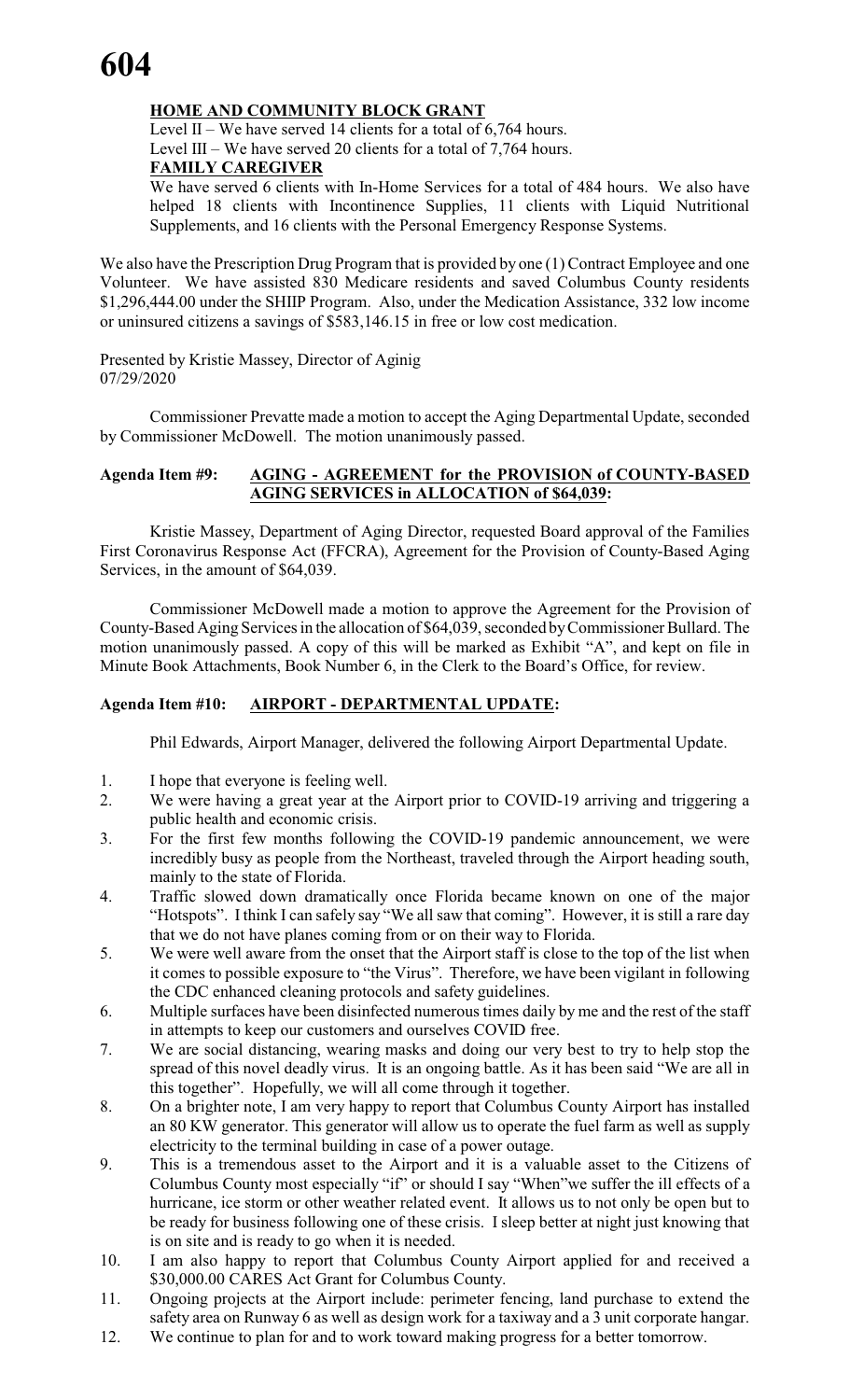- 13. I am very proud of what has been accomplished at the Airport and I look forward to continuing to work with you to make Columbus County Airport the very best that it can be.
- 14. On behalf of myself and the staff at Columbus County Airport, I sincerely thank you for all your support.
- 15. Be safe and stay well.

Commissioner Bullard made a motion to accept the Airport Departmental Update, seconded by Commissioner McDowell. The motion unanimously passed.

### **Agenda Item #11: AIRPORT - GRANT AGREEMENT FOR PROJECT 36237.53.14.1:**

Phil Edwards, Airport Manager, requested Board approval of the Grant Agreement entitled State Aid to Airports Block Grant between the N.C. Department of Transportation, an Agency of the State of North Carolina and Columbus County, in the amount of \$269,610, with a match of \$29,957.00 which has been budgeted, for Project Number: 36237.53.14.1.

Commissioner Byrd made a motion to approve the Grant Agreement entitled State Aid to Airports Block Grant between the N.C. Department of Transportation, an Agency of the State of North Carolina and Columbus County, in the amount of \$269,610, with a match of \$29,957.00 which has been budgeted, for Project Number: 36237.53.14.1, seconded by Commissioner McDowell. The motion unanimously passed. This document will be marked as Exhibit "B", and kept on file in the Minute Book Attachments, Book Number 6, in the Clerk to the Board's Office, for review.

#### **Agenda Item#12: EMERGENCYSERVICES-EMERGENCYSHELTERat OLD DOCK ELEMENTARY SCHOOL:**

Kay Worley, Emergency Services Director, will deliver the following information on establishing an emergency shelter at Old Dock Elementary School.

After lengthy discussion was conducted relative to the cost of \$50,000.00, Commissioner Byrd made a motion to authorize Mike Stephens, County Manager, to get a firm price to move a generator to Old Dock Elementary School for an emergency shelter, seconded by Commissioner Prevatte. The motion unanimously passed.

#### **Agenda Item#13: EMERGENCYSERVICES -HEALTH PROFESSIONAL CONTRACT for EMERGENCY MEDICAL SERVICES MEDICAL DIRECTOR:**

Kay Worley, Emergency Services Director, requested Board approval of the Health Professional Contract between Columbus County and Joseph Dell'Aria, MD.

Commissioner Prevatte made a motion to approve the Health Professional Contract between Columbus County and Joseph Dell'Aria, MD, seconded by Commissioner McDowell. The motion unanimously passed. A copy of this document will be marked as Exhibit "C", and kept on file in the Minute Book Attachments, Book Number 6, and kept on file in the Clerk to the Board's Office, for review.

#### **Agenda Item #14: SOCIAL SERVICES - MONTHLY ADMINISTRATIVE UPDATE:**

Algernon McKenzie, Social Services Director, delivered the following Monthly Administrative Update for July 2020.

Columbus County DSS continues to participate in the Covid-19 planning calls during each week at 9am.

On July 23, 2020 I participated in an online training on sheltering during Covid-19. This training focused on the new guidelines and preparing for operating shelters during this hurricane season while dealing with a pandemic. It was sponsored by DHHS and the American Red Cross.

During the month of July, I participated in conference calls with our Child Welfare and Economic Services Representative from the state. They discussed policy changes and program updates, since they are unable to make face-to-face visits at this time.

We have received our Crisis Intervention Program (CIP) Funds for this fiscal year 2020-2021. Applications are now available on-line to be downloaded, completed and turned in at our office. We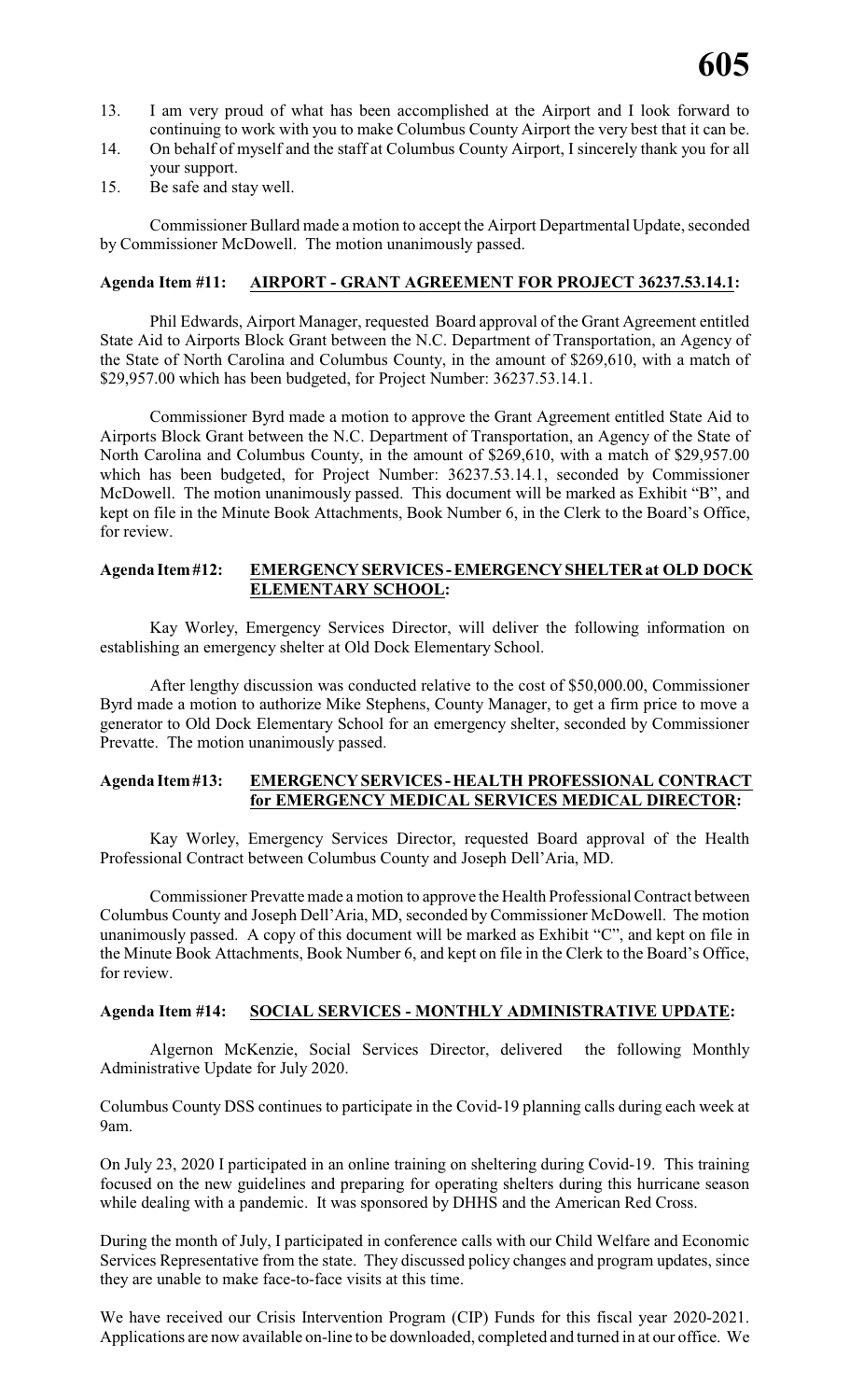# **606**

are concerned that we may not be able to alleviate some families' crisis due to their extremely high utility bills.

Court sessions for Child Support and Child Welfare Services are now being held at Hallsboro Middle School site in Hallsboro, NC.

We are beginning to explore the use of conference calls and other types of technology in order to hold some of meeting that we are required to conduct since face-to-face meetings are difficult at this time.

Lastly, our office continues to remain closed to the public with limited access to our foyer to pick up and return applications for various programs. The public has been very receptive to or new way of doing business and providing services during these past few months.

Washing hands, wearing mask, and social distancing continue to be stressed to employees during work hours.

| <b>July 2020</b><br><b>Human Services</b>      |                                                                                                                                                                                                               |  |  |  |
|------------------------------------------------|---------------------------------------------------------------------------------------------------------------------------------------------------------------------------------------------------------------|--|--|--|
| <b>PROGRAM</b>                                 | <b>STATISTICS</b>                                                                                                                                                                                             |  |  |  |
| <b>Adult Services (APS)</b>                    | APS Reports Accepted: 16<br>County Wards: 24<br>Number of Payee Cases: 16<br><b>Adults Served APS: 2</b><br>Number of Medicaid Transportation Trips: 1,285<br>Amount Requested for Reimbursement: \$18,548.81 |  |  |  |
| <b>Children's Protective Services</b><br>(CPS) | Reports Accepted: 29<br>Reports Screened out: 23<br>Families Receiving In-Home Services: 52<br>Children Served: 94<br>Contacts with Families Monthly: 524<br>Assessments: 24                                  |  |  |  |
| <b>Foster Care</b>                             | Foster Children in Foster Homes: 68<br>Children Placed Outside County: 11<br>Agency Adoptions: 0<br>Pending Adoptions: 2<br>Total Foster Homes Licensed: 4<br>Total Children in Foster Care: 70               |  |  |  |
| <b>Work First Employment (TANF)</b>            | Applications Taken: 16<br>Applications Approved: 11<br><b>Individuals Receiving Benefits: 231</b><br>Entered Employments: 1<br>Number in Non-Paid Work Experience: 0                                          |  |  |  |
| <b>Program Integrity</b>                       | Collections for Fraud: \$2,119.00<br>New Referrals: 12<br>Cases Established: 4                                                                                                                                |  |  |  |
| Day Care                                       | Children Receiving Day Care Assistance: 356<br>Children on the Waiting List: 393<br>Amount Spent on Day Care Services: \$159,538.00                                                                           |  |  |  |

| <b>July 2020</b>         |
|--------------------------|
| <b>Economic Services</b> |

| <b>PROGRAM</b>              | <b>STATISTICS</b>                                                                                                                                     |
|-----------------------------|-------------------------------------------------------------------------------------------------------------------------------------------------------|
| <b>Food &amp; Nutrition</b> | <b>Applications Taken: 144</b><br>Applications Approved: 132<br>Active Cases: 5,934<br>Benefits Issued: \$2,360,109.00<br>Participants Served: 12,011 |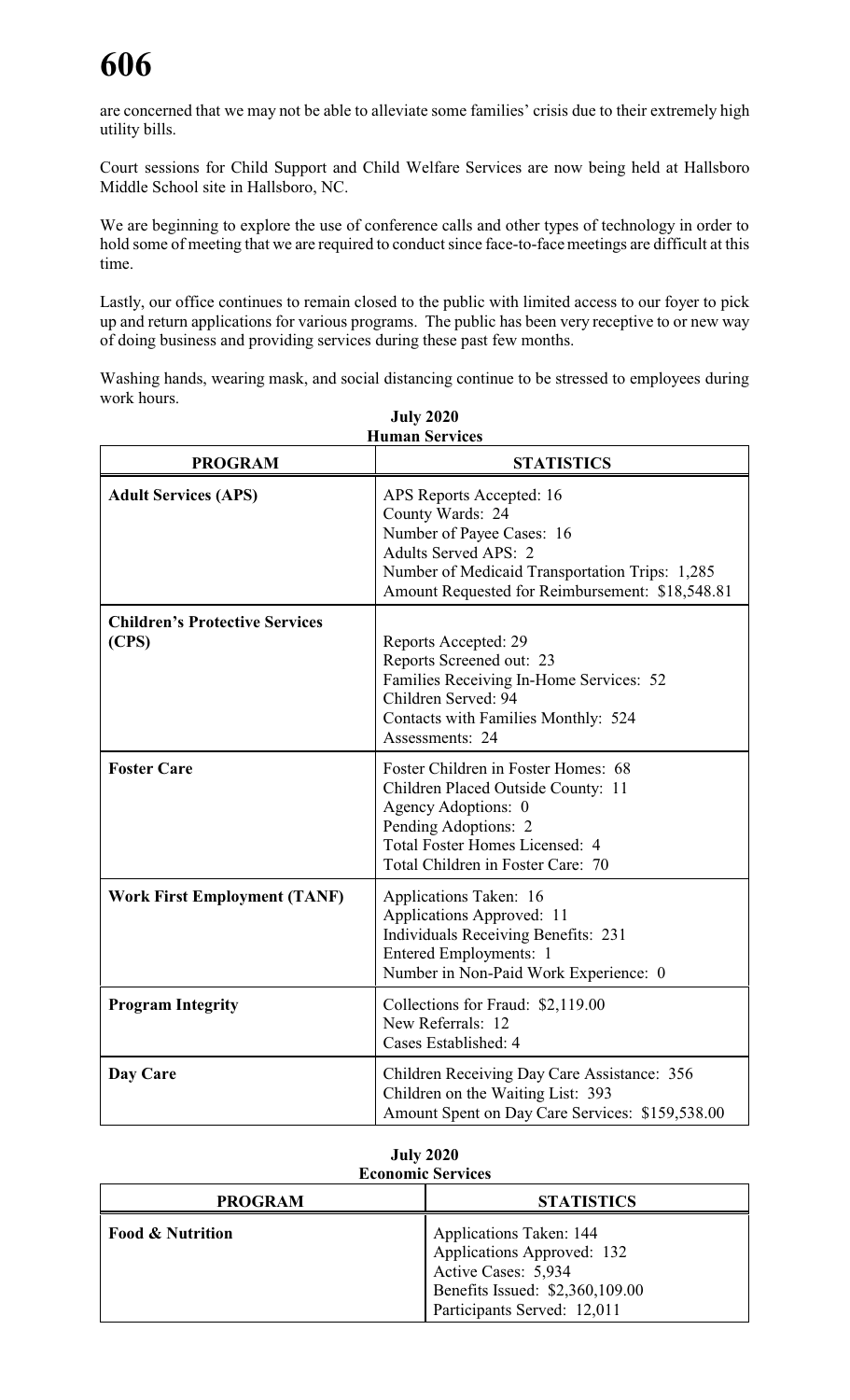| <b>Adult Medicaid</b>                   | Applications Taken: 95<br>Cases Terminated: 14<br>Redeterminations: 271<br><b>Applications Processed: 122</b>                                          |
|-----------------------------------------|--------------------------------------------------------------------------------------------------------------------------------------------------------|
| <b>Family &amp; Children's Medicaid</b> | Applications Taken: 132<br>Applications Processed: 128<br>Redeterminations: 655<br>Total Medicaid Cases: 13,780<br>Total Individuals Receiving: 19,606 |
| <b>Child Support</b>                    | <b>Absent Parents Located: 58</b><br>Orders Enforced: 1,213<br>Active Cases: 3,655<br>Collections: \$563,921.48                                        |

# **Economic Services Program Narrative**

Child Support/Paralegal and Work First Cash/Medicaid Transportation/Maintenance and Housekeeping Food and Nutrition and Family and Children's Medicaid Adult Medicaid//Rest Home and Nursing Home/Community Alternatives Program (CAP) Submitted by Cyndi Hammonds, Income Maintenance Administrator Reporting Month: **July 2020**

# **News/Updates/Vacancies**

# **Food and Nutrition:**

The State resubmitted the denied waiver for interviews for applications and recertifications to USDA and was approved for July and August which means if there is nothing questionable on the application; we do not have to call the client for an interview. We also received waivers for clients that have class H and I Controlled Substance Felons for the initial application. Usually these clients would have to meet with a mental health counselor for an assessment and bring proof of meeting before they could receive benefits; they are now automatically put on and are required to meet with a counselor at their first recertification. The public continues to pick up paper applications from the foyer and submit them either thru the mail or are putting them in the drop box outside of the office. We are still receiving applications on line also. The State automatically extended all of our FNS certification periods for July also. Workers continue to react to changes and purge files that was so badly needed. Waivers and request to extend certification periods will be requested and granted on a monthly basis from USDA for FNS. This Team is fully staffed.

# **Adult and Family & Children's Medicaid:**

Medicaid continues to work under all the waivers we have received and we have received notification that the Public Health Emergency for their waivers has been extended for 90 days, to late October 2020. We continue to receive applications for both Medicaid programs by mail and online. This Team has 2 worker vacancies and 2 in training due to the promotion of an Adult Medicaid worker to the Family & Children's Medicaid Supervisor vacancy.

#### **Child Support and Paralegal:**

Child Support began court for a larger audience at Hallsboro Elementary School during July. Court had a few "bumps" but as we continue to hold court there, things will be worked out. We continue to have a temporary retired Judge until September 2020. Our paralegal prepared 233 orders from court and reviewed 31 that were prepared by the Attorney. She also had to prepare Notices of Hearings for cases that had to be continued for 4 prior court dates and to inform defendants and their attorneys of the new location of Child Support Court. Using this larger facility has helped us put a "dent" in getting caught up with the prior court dates that were not held due to COVID-19. This team has 2 agents and 1 clerical vacancies.

# **Work First Cash/Medicaid Transportation/Interpreter/Maintenance and Housekeeping/Deputy:**

Work First Cash received a new waiver to forgo the interview for their applications and recertifications thru August 31, 2020.

Our Interpreter is helping with Transportation and the Energy programs while a new worker is being trained for the billing part of transportation.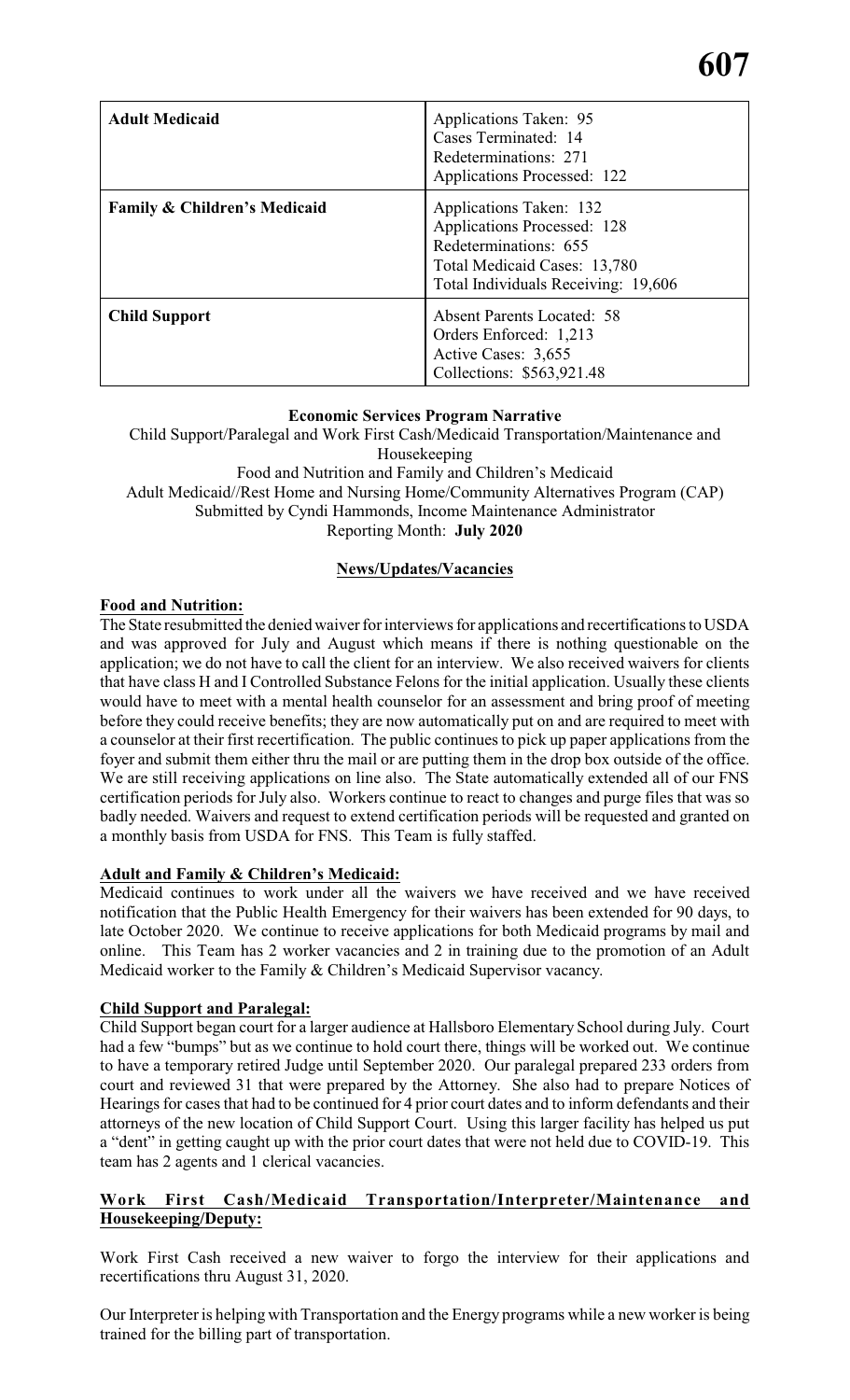Our Deputy remains in the lobby where all applications for programs are on a table for clients to enter in the foyer and pick up. A drop box is also available for them to drop any information back off to us or they can mail it in.

This drop box is checked throughout the day and mail/applications are passed on.

Housekeeping and Maintenance continue to keep our building sanitized and cleaned throughout the day.

Medicaid Transportation remains slower than usual.

This team is fully staffed with 1 still in training in Transportation.

#### **HUMAN SERVICES BOARD REPORT Melinda H. Lane, Program Manager Vacancies/Updates/News for July 2020**

#### **Intake/Investigation/Assessment:**

The Intake/Investigation/Assessment Unit continues to have one vacancy. This position was posted in-house with no applicants and then posted outside the agency with one qualified applicant that did not respond when called for an interview. It will be re-advertised. This Unit continues to make mandated contacts and to provide needed services to families and children while continuing to utilize precautions due to COVID-19. Regular updates continue to be provided from the state regarding guidance and information as things evolve. Referrals continue to be up with an increase in screened-in assessments. The amount of open cases is increasing again and staff are working diligently, although short-staffed, to initiate cases in a timely manner, assess for risk and needs, put services in place, and close in a timely manner.

#### **In-Home Services:**

The In-Home Services Unit continues to have one vacancy. This position was posted in-house with no applicants and then posted outside of the agency. One qualified applicant interviewed and has been recommended for hire. This Unit continues to make mandated contacts, although short-staffed, and to provide needed services to families and children while continuing to utilize precautions due to COVID-19. Regular updates continue to be provided from the state regarding guidance and information as things evolve. The amount of cases is again increasing.

#### **Foster Care:**

The Foster Care/Adoptions Unit continues to be fully staffed. This Unit continues to make mandated contacts and to provide needed services to families and children while continuing to utilize precautions due to COVID-19. DHHS does continue to make some allowances for cases that are stable and with parent visitation by allowing the use of FaceTime, video chats, etc., although more face-to-face visits are now being conducted. Regular updates continue to be provided from the state regarding guidance and information as things evolve. This Unit continues to participate in some "virtual court," but more in-court cases are beginning to be conducted.

#### **Transitional Unit:**

The Transitional unit continues to be fully staffed. Staff are working caseloads while completing as much mandatory first year training as they can with what has been made available on-line by the state. This Unit continues to make mandated contacts and to provide needed services to families and children while continuing to utilize precautions due to COVID-19. Regular updates continue to be provided from the state regarding guidance and information as things evolve. The Foster Home Licensing worker continues to begin to move forward slowly with getting more foster homes licensed since COVID-19 has also affected getting all of the required parts of the licensure packet completed. They are conducting one-on-one time for those that might be interested in completing Deciding Together, instead of the MAPP classes.

#### **Adult Services:**

The Adult Services Unit continuesto be fully staffed. This Unit continuesto make mandated contacts and to provide needed services to the elderly and disabled while utilizing precautions due to COVID-19. Referrals continue to show an increase. Regular updates continue to be provided from the stated regarding guidance and information as things evolve.

#### **Work First Employment:**

This Unit continues to be fully staffed. COVID-19 continues to make an impact on how this Unit conducts day to day business. Telephone interviews for Work First applications, recertification's, short-term services and benefits continue to be allowed. Certain necessary application documentation can be mailed to individuals that wish to apply and when received back the worker can conduct telephone interviews to complete that application. Some application information is also being provided for pick-up in the foyer area of the agency. Workers are encouraged to make weekly telephone contacts with clients to ensure they are meeting the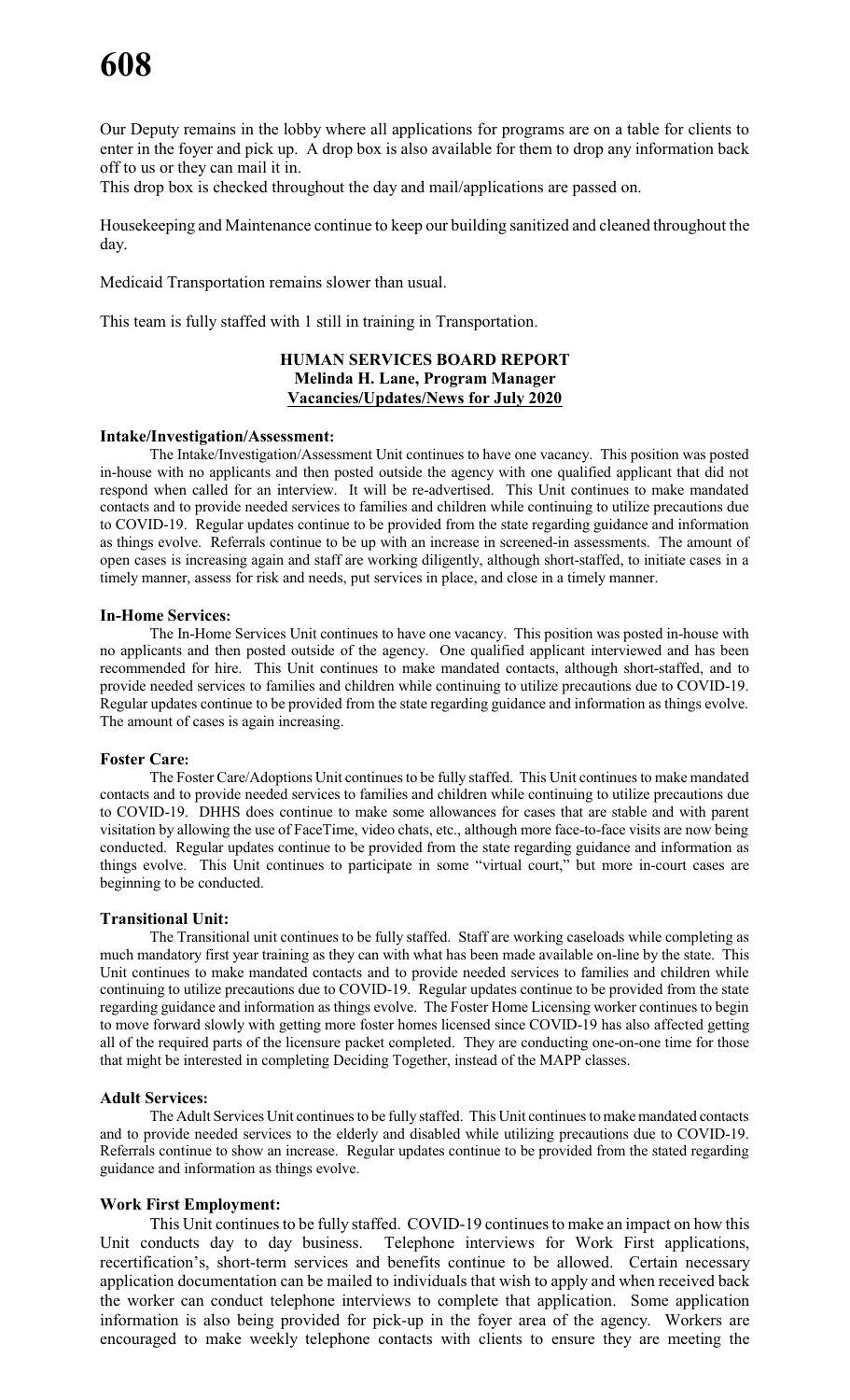components of their mutual responsibility agreements.

#### **Child Day Care:**

The Child Day Care Unit continues to be fully staffed. COVID-19 continues to make an impact on how this Unit conducts day to day business. Day Care services are continuing to be provided and the state is working with county agencies and day cares to help them stay open as much as possible while providing a safe environment for children. DSS staff continue to work with families to ensure their services stay in place while limiting contact to the telephone as much as possible.

#### Program Integrity:

Program Integrity continues to work hard to get caught up with program integrity duties and cases. COVID-19 continues to limit office visits, encouraging telephone contact. Repayment agreements are being relaxed to help clients during this time. A third position was approved and interviewed for earlier in the year and the recent recommendation will bring a new Program Integrity worker into the Unit in August. Hopefully this will help with ensuring timeliness of case establishment and with energy assistance.

Although electric companies have relaxed disconnections and the Governor continues to order that public utilities not be disconnected, we continue to assist families, when they are eligible, with their cooling needs when they have received a late notice. This will help prevent many families from getting into a situation that is worse over time as charges accumulate. We have been notified that electric companies will soon begin to require that customers pay all past due and late charges or disconnections may become a problem in the near future. Many customers have paid nothing on their bills since the Governor ordered that public utilities not be disconnected in March-April, which means many customers have bills for over \$1000. This is a huge concern that has been voiced to DHHS because with the limits set by DHHS counties will not be able to get applicants out of their crisis and if they can they will not be able to assist in the winter months with heating assistance due to limits being met now. We continue to provide applications and information for pick-up in the foyer area of the agency and conducting telephone interviews to help determine eligibility.

Commissioner McDowell made a motion to accept the July, 2020 Monthly Administrative Update, seconded by Vice Chairman McMillian. The motion unanimously passed.

### **Agenda Item #15: SOIL AND WATER CONSERVATION - ACCEPTANCE AND APPROVAL OF GRANT PROJECT ORDINANCE FOR WATERSHED RESTORATION PROJECTS FOR \$906,314.75:**

Edward E. Davis, Soil and Water Conservation Director, requested Board acceptance and approval of the following Grant Project Ordinance, Watershed Restoration Project, County of Columbus.

#### **GRANT PROJECT ORDINANCE WATERSHED RESTORATION PROJECT COUNTY OF COLUMBUS**

Be it ordained by the Columbus County Board of Commissioners that, pursuant to Chapter 159, Section 13.2 of the General Statutes of North Carolina, the following Grant Project Ordinance is hereby adopted:

**Section 1.** The project authorized is the Watershed Restoration Project described in the work statement contained in the grant agreement between this unit and the North Carolina Department of Agriculture and Consumer Services Division of Soil and Water Conservation.

**Section 2.** The officers of the unit are hereby directed to proceed with the grant project within the terms of the grant documents, the rules and regulations of the North Carolina Department of Agriculture and Consumer Services Division of Soil and Water Conservation and the budget contained herein.

**Section 3.** The following revenues are anticipated to be available to complete this project:

| 19-3453-432007 | Watershed Restoration Project Grant |               | \$906,314.75 |
|----------------|-------------------------------------|---------------|--------------|
|                |                                     | <b>TOTAL:</b> | \$906,314.75 |

**Section 4.** The following amounts are appropriated for the project:

| 19-4531-559043 | Watershed Restoration Project Grant Expenditures | \$906,314.75 |
|----------------|--------------------------------------------------|--------------|
|                | <b>TOTAL:</b>                                    | \$906,314.75 |

**Section 5.** The finance officer is hereby directed to maintain with the Grant Project Fund sufficient detailed accounting records to provide the accounting to the grantor agency required by the grant agreement and federal and state regulations.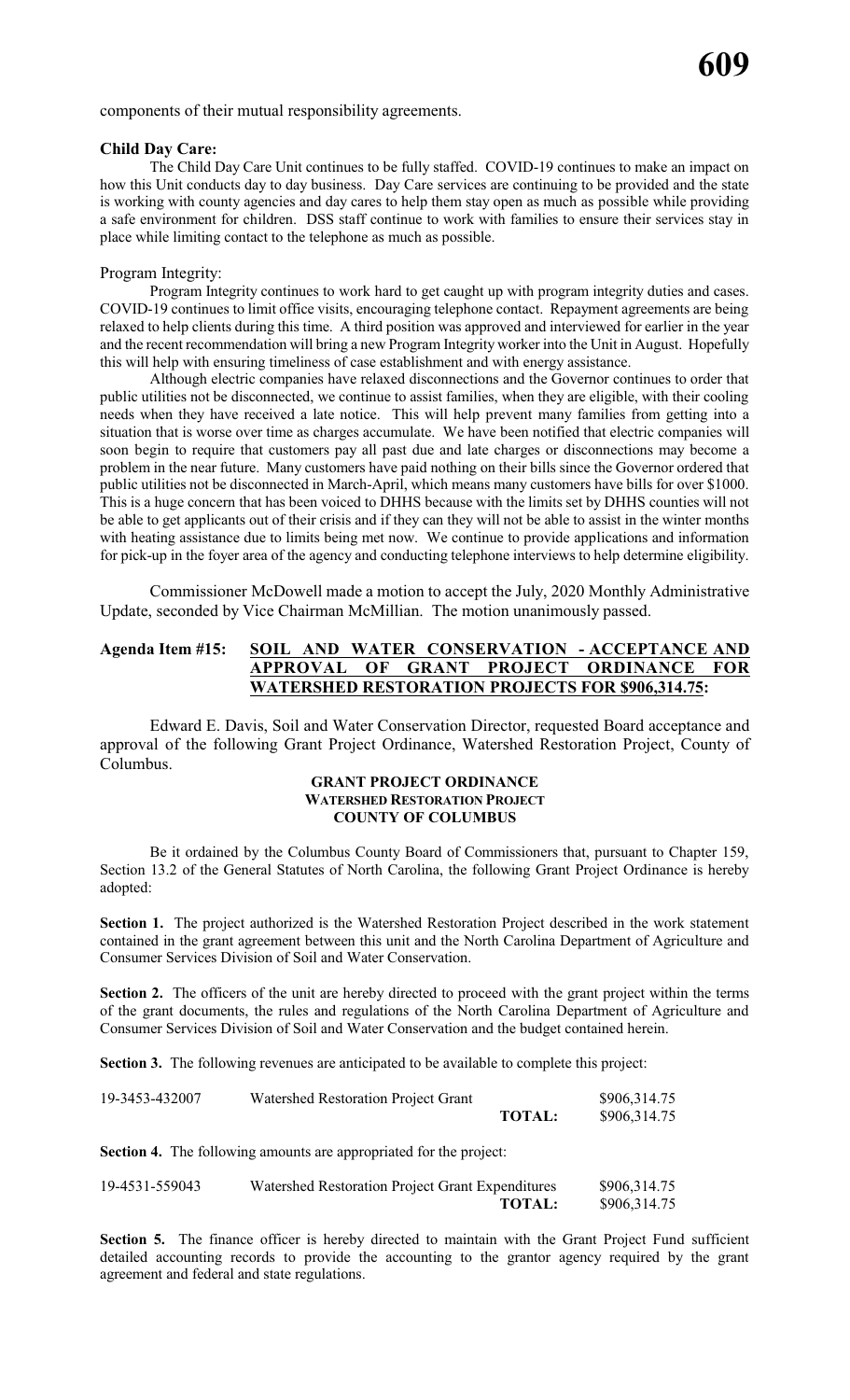# **610**

**Section 6.** Disbursements will be electronically wired to Columbus County as request for payments are submitted to the NC Department of Agriculture and Consumer Services Division of Soil and Water Conservation.

Section 7. Copies of this Grant Project Ordinance shall be made available to the budget officer and the finance officer for direction in carrying out this project.

**ADOPTED** this 17th day of August, 2020.

#### **COLUMBUS COUNTY BOARD OF COMMISSIONERS**

/s/ **P. EDWIN RUSS, Chairman**

**ATTESTED BY:** /s/ **JUNE B. HALL (SEAL) Clerk to Board of Commissioners**

Commissioner Bullard made a motion to approve and adopt the Grant Project Ordinance, Watershed Restoration Project, County of Columbus, seconded by Commissioner Prevatte. The motion unanimously passed.

#### **Agenda Item #16. PLANNING - AGREEMENT WITH N-FOCUS, INCORPORATED:**

Samantha Alsup, Planning Director, requested Board approval of the Agreement with N-Focus, Incorporated, in the amount of \$27,972.88, for Code Enforcement functions, with additional benefits.

Commissioner McDowell made a motion to approve the Agreement with N-Focus, Incorporated, in the amount of \$27,972.88, for Code Enforcement functions, with additional benefits, seconded by Commissioner Burroughs. The motion unanimously passed. A copy of this document will be marked as Exhibit "D", and kept on file in Minute Book Attachments, Book Number 6, in the Clerk to the Board's Office, for review.

#### **Agenda Item #17: PLANNING - AMENDMENT TO COLUMBUS COUNTY LAND USE REGULATION ORDINANCE:**

Samantha Alsup, Planning Director, requested the establishment of September 08, 2020 at 6:30 P.M., as the date and time for Public Hearing, for an amendment to the Columbus County Land Use Regulation Ordinance.

Commissioner Bullard made a motion to establish September 08, 2020, at 6:30 P.M., as the date and time for a Public Hearing, for an amendment to the Columbus County Land Use Regulation Ordinance, seconded by Vice Chairman McMillian. The motion unanimously passed.

#### **Agenda Item #18: Appointments / Re-Appointments / Replacements to Boards, Commissions and Authorities:**

June B. Hall, Clerk to the Board, requested the following appointments/reappointments/replacements be made.

| <b>COMMITTEE</b>                                                                                                            | ZONE/<br>EB | PERSON(S)                        | <b>EXPIR.</b><br><b>DATE</b> | <b>BOARD</b><br><b>ACTION</b>           |
|-----------------------------------------------------------------------------------------------------------------------------|-------------|----------------------------------|------------------------------|-----------------------------------------|
| <b>Economic Development Commission</b><br><b>Board of Directors</b>                                                         | $\rm V$     | R.C. Soles, Jr.                  | 06/30/2020                   | <b>William Winslow</b><br><b>Phipps</b> |
| Housing Advisory Committee                                                                                                  | Ш           | Richard Peacock<br>David Solomon | 06/30/2020<br>06/30/2020     | <b>Sherica Powell</b><br><b>HOLD</b>    |
| Industrial Facilities Pollution Control<br><b>Financing Authority</b><br><b>Motion: Prevatte</b><br><b>Second: McDowell</b> | EB          | Carl Meares, Jr.                 | 06/30/2018<br>???            | <b>Steve Smith</b>                      |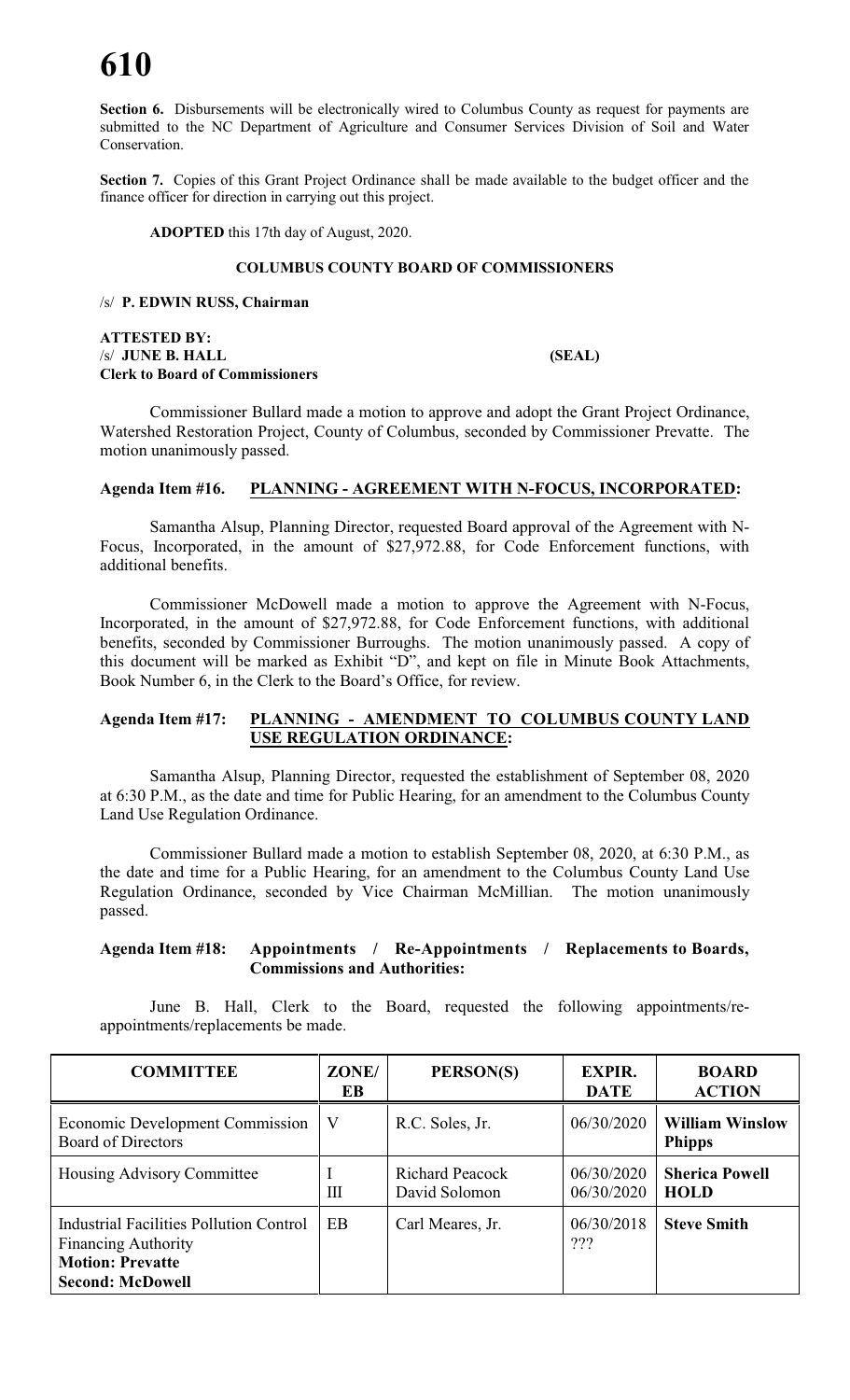| <b>COMMITTEE</b>                                                   | ZONE/<br>EB                                                                                               | PERSON(S)                                                                                                                                                                               | <b>EXPIR.</b><br><b>DATE</b>                                                                                      | <b>BOARD</b><br><b>ACTION</b>                                     |
|--------------------------------------------------------------------|-----------------------------------------------------------------------------------------------------------|-----------------------------------------------------------------------------------------------------------------------------------------------------------------------------------------|-------------------------------------------------------------------------------------------------------------------|-------------------------------------------------------------------|
| <b>Community Advisory Committee</b><br>(Joint and/or Nursing Home) | <b>EB</b><br>EB<br><b>EB</b><br>EB<br><b>EB</b><br><b>EB</b><br><b>EB</b><br>EB<br><b>EB</b><br><b>EB</b> | <b>Karen Dawsey</b><br><b>Robert Adams</b><br>Zelma Biddle<br>Linda Young<br>Deborah Spivey<br>Michael J. Creen<br>Joleen Fowler Lewis<br>Peggy Gerald<br>Anita Adams<br>Millie Freeman | 04/04/2020<br>07/16/2020<br>9<br>04/02/2019<br>07/16/2019<br>06/03/2020<br>06/03/2020<br>06/03/2020<br>06/03/2020 | <b>Re-Appoint</b><br>,,<br>66<br>,,<br>66<br>,,<br>66<br>,,<br>66 |
| Southeastern Community College<br><b>Board of Trustees</b>         | IV                                                                                                        | <b>Pickett Council</b>                                                                                                                                                                  | 06/30/2022                                                                                                        | <b>HOLD</b>                                                       |
| Southeastern Economic<br>Development Commission                    | $\mathbf{I}$                                                                                              | <b>Ricky James Benton</b>                                                                                                                                                               | 04/01/2020                                                                                                        | <b>HOLD</b>                                                       |
| Water and Sewer Advisory<br>Commission                             | $\mathbf{I}$<br>III                                                                                       | Thaddus Williams<br>Chris Smith<br>Margaret Gordon                                                                                                                                      | 06/02/2020<br>06/02/2020<br>06/02/2020                                                                            | <b>William Barnhill</b><br><b>HOLD</b><br><b>HOLD</b>             |

### **RECESS REGULAR SESSION and enter into COLUMBUS COUNTY WATER and SEWER DISTRICTS I, II, III, IV and V BOARD MEETING**

At 7:03 P.M., Commissioner Bullard made a motion to recess Regular Session and enter into a **combination meeting** of Columbus County Water and Sewer Districts I, II, III, IV and V Board Meeting, seconded by Vice Chairman McMillian. The motion unanimously passed.

#### **Agenda Item #19: COLUMBUS COUNTY WATER and SEWER DISTRICTS I, II, III, IV and V BOARD MEETING MINUTES:**

July 20, 2020 Columbus County Water and Sewer Districts I, II, III, IV and V Board Meeting **(5 Sets)**

This information will be recorded in Minute Book Number 2, for each Water District, respectively.

#### **Agenda Item #20: COLUMBUS COUNTY WATER SEWER DISTRICT II - TOWN of CERRO GORDO EMERGENCY WATER INTERCONNECTION with WATER DISTRICT II:**

Mike Stephens, County Manager, requested Board approval of the emergency interconnection as requested by the Town of Cerro Gordo as an emergency/back-up connection.

This information will be recorded in Minute Book Number 2 for Columbus County Water and Sewer District II.

#### **ADJOURN COMBINATION MEETING of COLUMBUS COUNTY WATER and SEWER DISTRICTS I, II, III, IV AND V BOARD MEETING**

At 7:05 P.M., Commissioner Byrd made a motion to adjourn the **combination meeting** of Columbus County Water and Sewer Districts I, II, III, IV and V Board Meeting, seconded by Commissioner McDowell. The motion unanimously passed.

#### **Agenda Item #21: PUBLIC INPUT (by TELEPHONE, E-MAIL or LETTER).**

Chairman Russ opened the floor for Public Input. No Public Input was received either orally or written.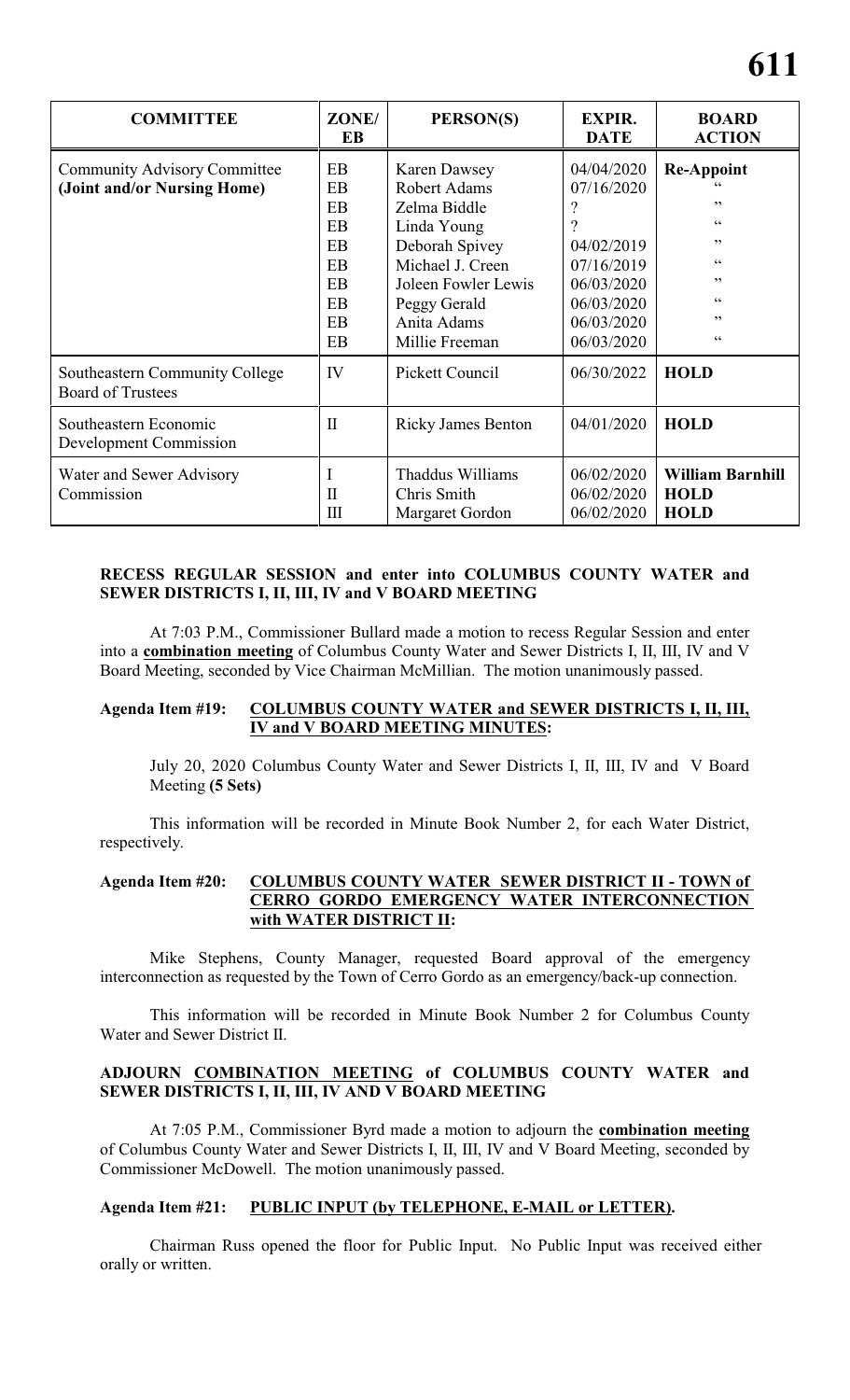# **Agenda Item #22: CONSENT AGENDA ITEMS:**

Commissioner Burroughs made a motion to approve the following Consent Agenda Items, seconded by Vice Chairman McMillian. The motion unanimously passed.

# A. **Budget Amendments:**

| <b>TYPE</b>         | <b>ACCOUNT</b>      | <b>DETAILS</b>                         | <b>AMOUNT</b> |
|---------------------|---------------------|----------------------------------------|---------------|
| <b>Expenditures</b> | 10-5161-549100      | Family Planning Dues and Subscriptions | 170           |
|                     | 10-5161-531100      | Family Planning Travel                 | 300           |
|                     | 10-5161-550010      | Family Planning Non -Capital Outlay    | 4,200         |
|                     | 10-5167-531100      | Maternal Health Travel                 | 6,480         |
|                     | 10-5167-550000      | Maternal Health Capital Outlay         | 37,000        |
|                     | 10-5167-550010      | Maternal Health Non-Capital Outlay     | 11,133        |
|                     | 10-5171-550010      | Dental Non-Capital Outlay              | 10,502        |
|                     | 10-5112-550010      | Coop Non-Capital Outlay                | 8,811         |
| <b>Revenues</b>     | 10-3510-441004      | Coop Local Fees                        | 78,596        |
| <b>Expenditures</b> | 17-4213-512100      | <b>COVID-19 Salaries</b>               | 22,315        |
|                     | 17-4213-512700      | COVID-19 Longevity                     | 1,000         |
|                     | 17-4213-518100      | <b>COVID-19 FICA</b>                   | 7,000         |
| <b>Revenues</b>     | 17-3581-430172      | COVID-19 Grant                         | 30,315        |
| <b>Expenditures</b> | 10-5171-550000      | Dental Capital Outlay                  | 7,905         |
| <b>Revenues</b>     | 10-3991-499115      | Various Fund Balance                   | 7,905         |
| <b>Expenditures</b> | 10-5170-526007      | WIC Misc Support C/S                   | 13,926        |
| <b>Revenues</b>     | 10-3510-430055      | <b>WIC</b>                             | 13,926        |
| <b>Expenditures</b> | 10-4960-550000      | Capital Outlay                         | 20,851        |
| <b>Revenues</b>     | 10-3991-499115      | Various Fund Balance                   | 20,851        |
| <b>Expenditures</b> | 10-4310-535300      | M&R Vehicles                           | 11,073        |
| <b>Revenues</b>     | 10-3431-489000      | Miscellaneous Revenues                 | 11,073        |
| <b>Expenditures</b> | 20-4350-<br>5523920 | Personal Protective Equipment          | 10,000        |
|                     | 20-4350-526001      | <b>Departmental Supplies</b>           | 70,040        |
|                     | 20-4350-526000      | Office Supplies                        | 10,000        |
| <b>Revenues</b>     | 20-3318-430172      | <b>COVID-19 CARES Act Revenue</b>      | 90,040        |
| <b>Expenditures</b> | 50-4970-526004      | COVID-19 Supplies                      | 44,246        |
| Revenue             | 50-3497-499101      | <b>Fund Balance Appropriated</b>       | 44,246        |
| <b>Expenditures</b> | 50-4970-526004      | COVID-19 Supplies                      | 54,723        |
| Revenue             | 50-3497-423035      | <b>CARES</b> Act                       | 54,723        |

# B. **Tax Refunds and Releases:**

*Property Value* Amount: \$89.33 Bass, James Hunter **PROPERTY:** 00000 Total: \$112.92<br>Value: \$11,097.00 Year: 2019 Account: 16-00242 Bill#: 85837 Value: \$11,097.00 Year: 2019 Account: 16-00242 Bill#: 85837 Release value of boat. Sold in 2018. Release Cerro Gordo Fire(11.10) release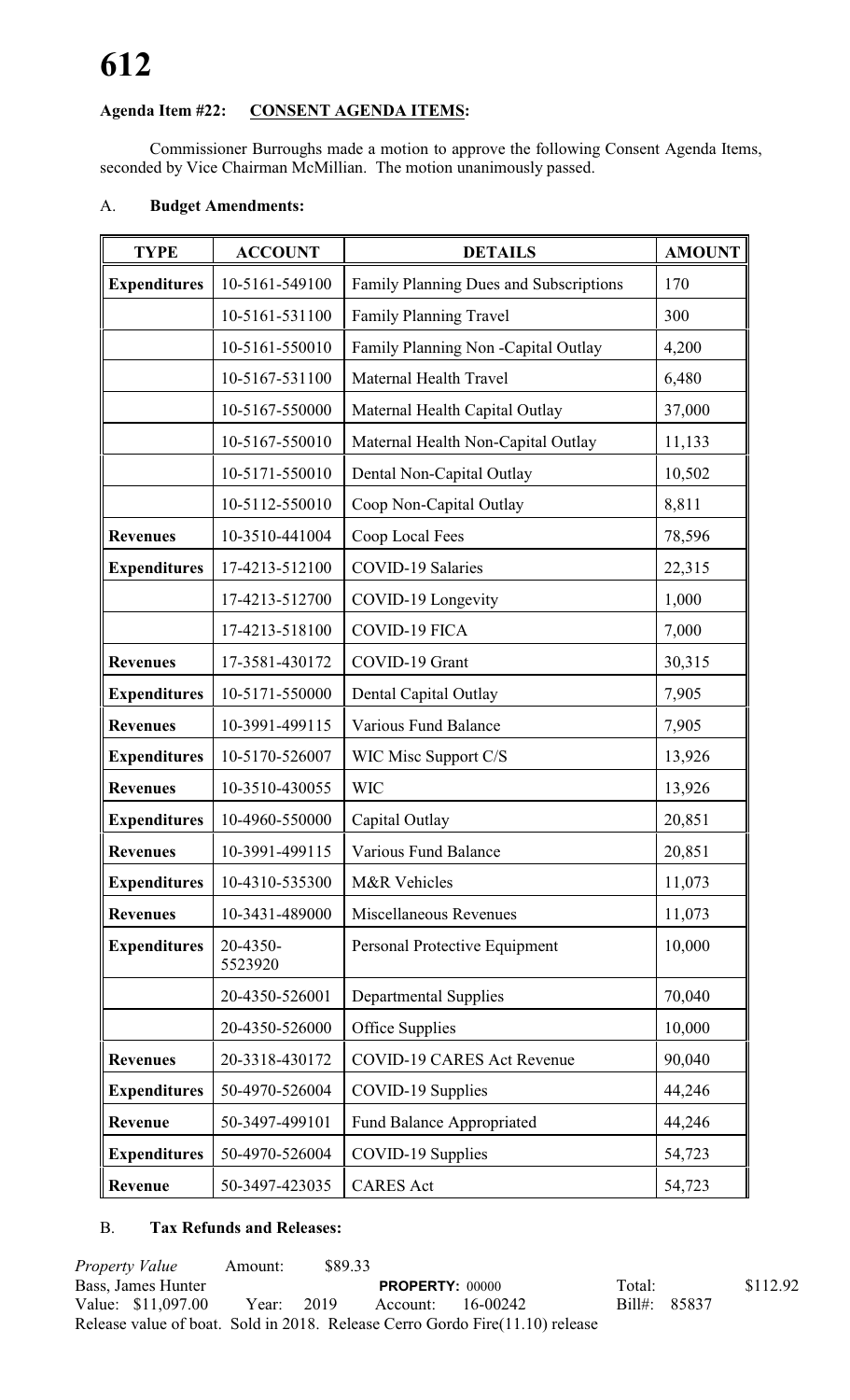| Columbus Rescue $(2.22)$ release late list $(10.27)$                                                                        |       |           |                        |          |           |       |            |
|-----------------------------------------------------------------------------------------------------------------------------|-------|-----------|------------------------|----------|-----------|-------|------------|
| Property Value                                                                                                              |       |           |                        |          | Amount:   |       | \$326.83   |
| <b>District Number Three</b>                                                                                                |       |           | <b>PROPERTY: 95986</b> |          | Total:    |       | \$359.31   |
| Value: \$5,800.00                                                                                                           | Year: | $13-19$   | Account:               | 11-05629 | $Bill#$ : | 99999 |            |
| Release value. School property. Release Hallsboro Fire(24.36) release Columbus                                              |       |           |                        |          |           |       |            |
| Rescue(8.12)                                                                                                                |       |           |                        |          |           |       |            |
| Property Value                                                                                                              |       |           |                        |          | Amount:   |       | \$757.90   |
| Horne, R C                                                                                                                  |       |           | PROPERTY: 76499        |          | Total:    |       | \$842.64   |
| Value: \$190,800.00                                                                                                         | Year: | 2019      | Account:               | 13-20208 | $Bill#$ : | 6229  |            |
| Release portion of value should be taxed exempt. Release Klondyke Fire(65.91) release<br>Columbus Rescue(18.83)             |       |           |                        |          |           |       |            |
| Property Value                                                                                                              |       |           |                        |          | Amount:   |       | \$247.58   |
| Simmons, Marzell                                                                                                            |       |           | <b>PROPERTY: 00000</b> |          | Total:    |       | \$1,404.60 |
| Value: \$6,984.00                                                                                                           | Year: | $10-14$   | Account:               | 06-02621 | $Bill#$ : | 99999 |            |
| Release value house condemned. Release Yam City Fire(30.50) release Columbus<br>Rescue $(6.10)$ release late list $(28.42)$ |       |           |                        |          |           |       |            |
| <b>Property Value</b>                                                                                                       |       |           |                        |          | Amount:   |       | \$3,905.67 |
| Stephens, Darryl & Terry Lynn                                                                                               |       |           | <b>PROPERTY: 90494</b> |          | Total:    |       | \$6,242.61 |
| Value: \$66,300.00                                                                                                          | Year: | $10 - 18$ | Account:               | 03-05119 | $Bill#$ : | 99999 |            |
| Release value Uncollectible, burned & both deceased. Release Brunswick Fire(367.78)<br>release Whiteville Rescue(105.68)    |       |           |                        |          |           |       |            |
| Property Value                                                                                                              |       |           |                        |          | Amount:   |       | \$30.43    |
| Ward, Rebecca Lacklear                                                                                                      |       |           | PROPERTY: 00000        |          | Total:    |       | \$37.63    |
| Value: \$1,880.00                                                                                                           | Year: | 18-19     | Account:               | 03-05364 | $Bill#$ : | 99999 |            |
| Release value of boat. Salvaged. Release Old Dock Fire(3.02) Release Columbus                                               |       |           |                        |          |           |       |            |
| Rescue $(.76)$ release late list $(3.42)$                                                                                   |       |           |                        |          |           |       |            |
| Refunds                                                                                                                     |       |           |                        |          | Amount:   |       | \$211.14   |
| Honeycutt, Nicholas Chase                                                                                                   |       |           | <b>PROPERTY: 00000</b> |          | Total:    |       | \$211.14   |
| Value: \$0.00                                                                                                               | Year: | 2019      | Account:               | 01-08805 | $Bill#$ : | 99999 |            |
| Refund billing on Plate EKE9060. Sold Vehicle after paying. Refund portion to Mr.                                           |       |           |                        |          |           |       |            |
| Honeycutt (128.58) refund portion back to Columbus County Tax Office to clear out<br>account(82.56)                         |       |           |                        |          |           |       |            |
| Refunds                                                                                                                     |       |           |                        |          | Amount:   |       | \$0.00     |
| Simmons, Wilbur Ray                                                                                                         |       |           | PROPERTY: 9362         |          | Total:    |       | \$400.00   |
| Value: \$0.00                                                                                                               | Year: | 18-19     | Account:               | 04-14320 | $Bill#$ : | 99999 |            |
| Refund 2 user fees. Vacant                                                                                                  |       |           |                        |          |           |       |            |
| User Fee                                                                                                                    |       |           |                        |          | Amount:   |       | \$0.00     |
| Hoffman, Timothy                                                                                                            |       |           | <b>PROPERTY: 00000</b> |          | Total:    |       | \$2,800.00 |
| Value: \$0.00                                                                                                               | Year: | 2019      | Account:               | 09-03259 | Bill#:    | 5859  |            |
| Release user fees. Commercial Hauler.                                                                                       |       |           |                        |          |           |       |            |
| User Fee                                                                                                                    |       |           |                        |          | Amount:   |       | \$0.00     |
| Ward, Homer Alton                                                                                                           |       |           | PROPERTY: 00000        |          | Total:    |       | \$200.00   |
| Value: \$0.00                                                                                                               | Year: | 2019      | Account:               | 03-01946 | $Bill#$ : | 31999 |            |
| Release user fee. Vacant                                                                                                    |       |           |                        |          |           |       |            |
| User Fee                                                                                                                    |       |           |                        |          | Amount:   |       | \$0.00     |
| Whaley, Loriann                                                                                                             |       |           | PROPERTY: 00000        |          | Total:    |       | \$400.00   |
| Value: \$0.00                                                                                                               | Year: | 18-19     | Account:               | 03-04649 | Bill#:    | 99999 |            |
| Release user fees. Vacant                                                                                                   |       |           |                        |          |           |       |            |
| User Fee                                                                                                                    |       |           |                        |          | Amount:   |       | \$0.00     |
| Williams, Gregory                                                                                                           |       |           | PROPERTY: 00000        |          | Total:    |       | \$400.00   |
| Value: \$0.00                                                                                                               | Year: | 18-19     | Account:               | 12-29188 | Bill#:    | 99999 |            |
| Release user fee used for storage.                                                                                          |       |           |                        |          |           |       |            |

# **Agenda Item #23: COMMENTS:**

Chairman Russ opened the floor for comments. The following spoke.

# B. Board of Commissioners; **and**

- 1. **Commissioner Bullard:** stated the following:
	- We need to give our school systems additional money for the needed cleaning procedures;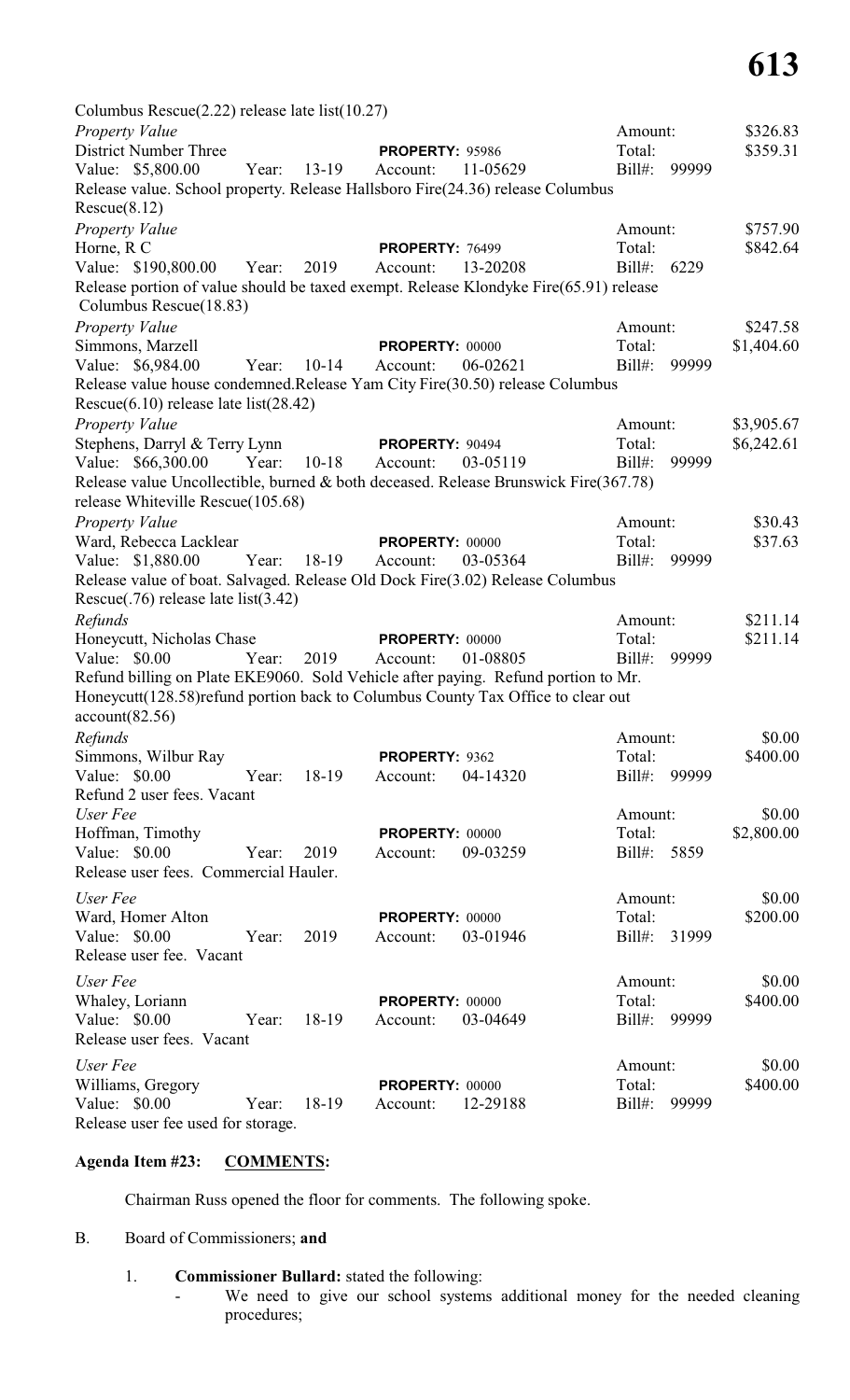- We need to give our school systems disinfecting machines to help them provide the needed disinfecting procedures;
- The County Manager needs to look at the school systems to see how we can be of help in these procedures;
- I am receiving a few complaints from the Emergency Management Services that certain areas are not responding appropriately; **and**
- The Sheriff's Department performed a huge drug bust in Columbus County.
- 2. **Commissioner Prevatte:** stated the following:
	- I need your help with illegal dumping of trash in Columbus County; **and**
	- I encourage the citizens of the County to report strange vehicles being in their neighborhood so we can get control of this illegal dumping.
- 3. **Commissioner McDowell:** I am requesting that everyone be very mindful of the school children who are waiting for the school buses in the mornings.
- 4. **Vice Chairman McMillian:** stated the following: -The public roads in Columbus County are not being mowed enough; -We need to reach out to our state and local representatives and request their help with locating grants for our County water system, on the state and federal levels, inclusive of Rabon in Brunswick County and Congressman Rouzer; **and**

# **MOTION:**

Vice Chairman McMillian made a motion for a letter to be prepared and mailed to our state and federal levels. and request their help with locating grants for our County water system, inclusive of Rabon in Brunswick County and Congressman Rouzer, seconded by Commissioner Bullard. The motion unanimously passed.

5. We need to take the dollars for the additional four (4) positions for the Sheriff's Department, in the budget, and allow the Sheriff to give the 2.5% pay increase to all of the employees, and Mike has stated that it could be done.

#### **MOTION:**

Vice Chairman McMillian made a motion take the dollars for the additional four (4) positions for the Sheriff's Department, in the budget, and allow the Sheriff to give the 2.5% pay increase to all of the employees, seconded by Commissioner Bullard. A roll-call vote was taken with the following results:

- **AYES:** Vice Chairman McMillian and Commissioner Bullard; **and**
- **NAYS:** Chairman Russ, Commissioners Burroughs, Byrd, McDowell and Prevatte.

The motion fails on a five (5) to two (2) vote.

5. **Commissioner Byrd:** stated the following:

-If we supply the school systems with additional cleaning supplies and equipment, we need to also supply the worker to do this additional work;

-We have been receiving multiple complaints regarding drainage problems throughout the County;

-I met with Drew Cox, Ken Clark and Barry Gelesinsky with the NC Department of Transportation relative to the roadside ditches constantly being full of water, and we discovered the problem that exists is the fallout ditches need to be cleaned out and allow the water to have a place to drain;

-The State will not allow their employees to clean out fallout ditches; **and**

-The landowners need to get together and open up the fallout ditches to allow the water somewhere to go.

- 6. **Commissioner Burroughs:** We all have the same mind set to help the schools.
- 7. **Chairman Russ:** stated that it has been brought to my attention that another Board member is doing business with Columbus County in addition to Commissioners Russ and Byrd.
- C. County Manager **(Michael H. Stephens)**: stated the following: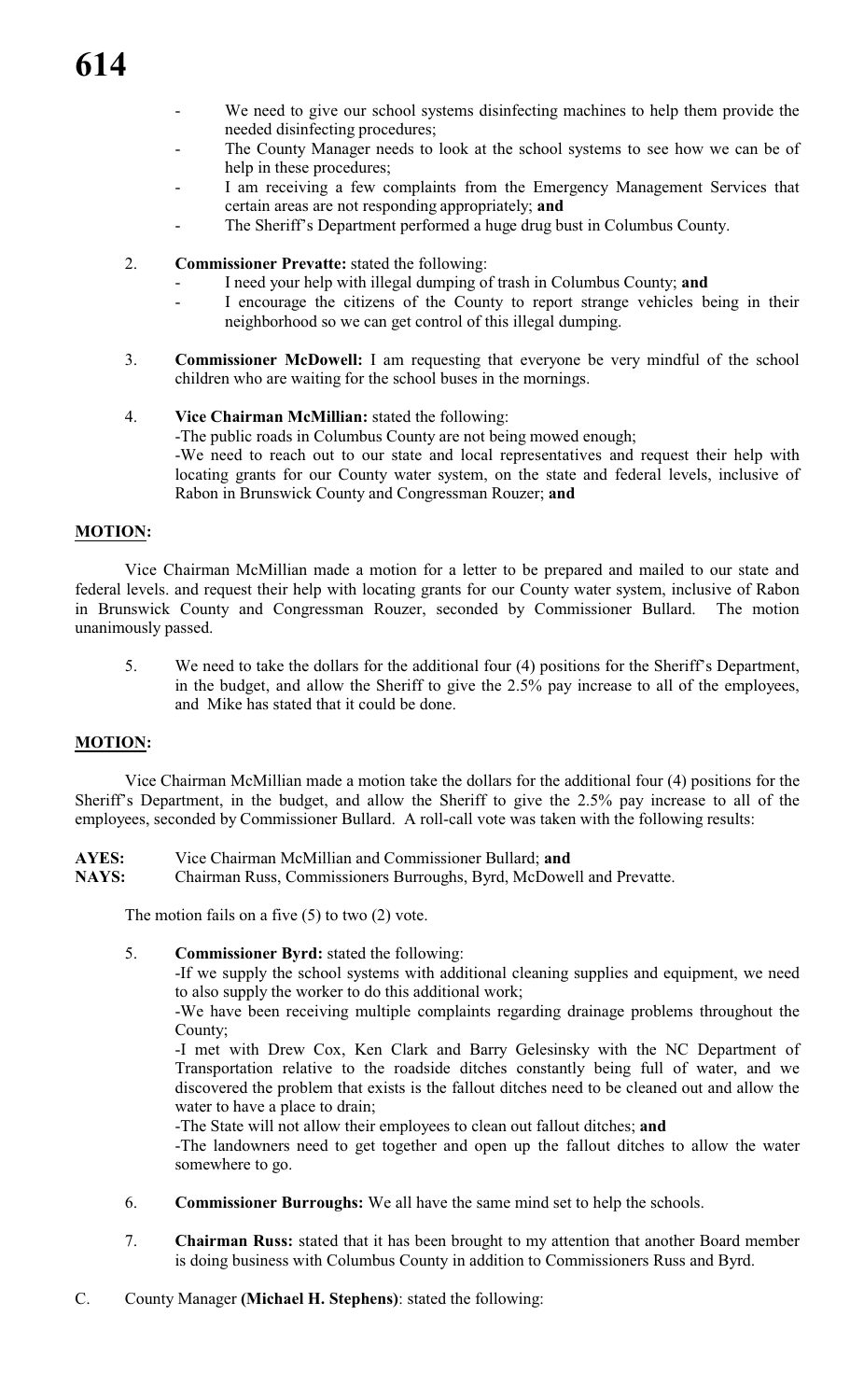- 1. Pursuit to the directions by the Board previously relative to paying bills for the two (2) helicopters at the Sheriff's Department, I have received two (2) bills for maintenance and repair on these helicopters;
- 2. One(1) bill totals  $$2,177.00$ , and one (1) bill totals  $$5,500.00$  which equates to  $$7,677.00$ ; **and**
- 3. I need approval of the Board to pay these bills.

After lengthy discussion was conducted, Commissioner Bullard made a motion to pay the two (2) aircraft bills, seconded by Vice Chairman McMillian. A roll-call vote was taken with the following results:

| <b>AYES:</b> | Chairman Russ, Vice Chairman McMillian and Commissioner Bullard; and |
|--------------|----------------------------------------------------------------------|
| <b>NAYS:</b> | Commissioners Burroughs, Byrd, McDowell and Prevatte.                |

The motion fails on a four (4) to three (3) vote.

# **RECESS REGULAR SESSION and enter CLOSED SESSION in ACCORDANCE with N.C.G.S. § 143-318.11(a) (5) (i) PROPERTY ACQUISITION:**

At 7:49 P.M., Commissioner McDowell made a motion to recess Regular Session and enter into Closed Session in accordance with N.C.G.S. § 143-318.11(a) (5) (i) Property Acquisition, seconded by Vice Chairman McMillian. The motion unanimously passed.

### **AGENDA ITEM #23A: CLOSED SESSION in ACCORDANCE with N.C.G.S. § 143-318.11(a) (5) (i) PROPERTY ACQUISITION:**

No action was taken.

# **ADJOURN CLOSED SESSION and resume REGULAR SESSION:**

At 8:35 P.M., Commissioner McDowell made a motion to adjourn Closed Session and resume Regular Session, seconded by Commissioner Prevatte. The motion unanimously passed.

# **READING and APPROVAL of CLOSED SESSION GENERAL ACCOUNT:**

Chairman Russ requested Amanda B. Prince, County Attorney, orally read the Closed Session General Account. Ms. Prince orally read the following: *"The County Commissioners discussed the acquisition of real property with the County Manager. No official action was taken."*

Commissioner Byrd made a motion to approve the Closed Session General Account, seconded by Vice Chairman McMillian. The motion unanimously passed.

# **Agenda Item 24: ADJOURNMENT:**

At 8:37 P.M., Commissioner Prevatte made a motion to adjourn, seconded by Commissioner Byrd. The motion unanimously passed.

**APPROVED:**

**\_\_\_\_\_\_\_\_\_\_\_\_\_\_\_\_\_\_\_\_\_\_\_\_\_\_\_\_ \_\_\_\_\_\_\_\_\_\_\_\_\_\_\_\_\_\_\_\_\_\_\_\_\_\_\_\_\_\_\_\_\_\_\_\_\_\_\_ JUNE B. HALL, Clerk to Board P. EDWIN RUSS, Chairman**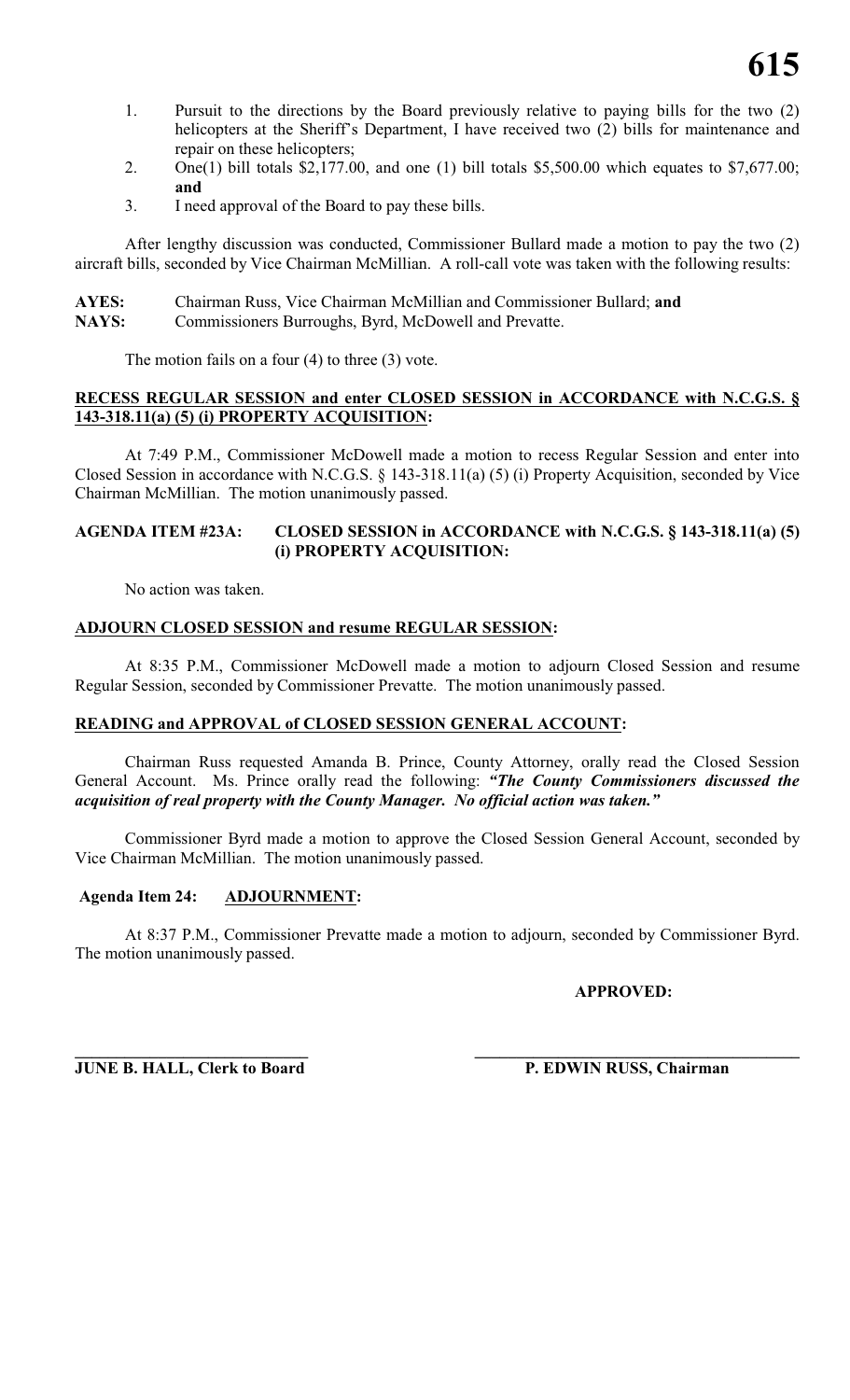The Honorable Columbus County Commissioners met on the above stated date and at the above stated time in the DempseyB. HerringCourthouse Annex, 112 West Smith Street, Whiteville, North Carolina 28472, for the purpose to act as the Columbus County Water and Sewer District I Board.

#### **COMMISSIONERS PRESENT: APPOINTEES PRESENT:**

P. Edwin Russ, **Chairman** Mike Stephens, **County Manager** James E. Prevatte June B. Hall, **Clerk to the Board** Giles E. Byrd **Trent Burroughs APPOINTEE ABSENT:** Ricky Bullard Bobbie Faircloth, **Finance Officer** Charles T. McDowell

Jerome McMillian, **Vice Chairman** Amanda B. Prince, **County Attorney** 

# **MEETING CALLED TO ORDER:**

At 7:03 P.M., Chairman P. Edwin Russ called the **combination meeting** of Columbus County Water and Sewer Districts I, II, III, IV and V Board Meeting to order.

### **Agenda Item#19: COLUMBUS COUNTY WATER and SEWER DISTRICTS I, II, III, IV and V BOARD MEETING MINUTES:**

July 20, 2020 Columbus County Water and Sewer Districts I, II, III, IV and V Board Meeting **(5 Sets)**

Commissioner McDowell made a motion to approve the July 20, 2020 Columbus County Water and Sewer District I Board Meeting minutes, as recorded, seconded by Vice Chairman McMillian. The motion unanimously passed.

### **ADJOURNMENT:**

At 7:05 P.M., Commissioner Byrd made a motion to adjourn, seconded by Commissioner McDowell. The motion unanimously passed.

**\_\_\_\_\_\_\_\_\_\_\_\_\_\_\_\_\_\_\_\_\_\_\_\_\_\_\_\_ \_\_\_\_\_\_\_\_\_\_\_\_\_\_\_\_\_\_\_\_\_\_\_\_\_\_\_\_\_\_\_**

**APPROVED:**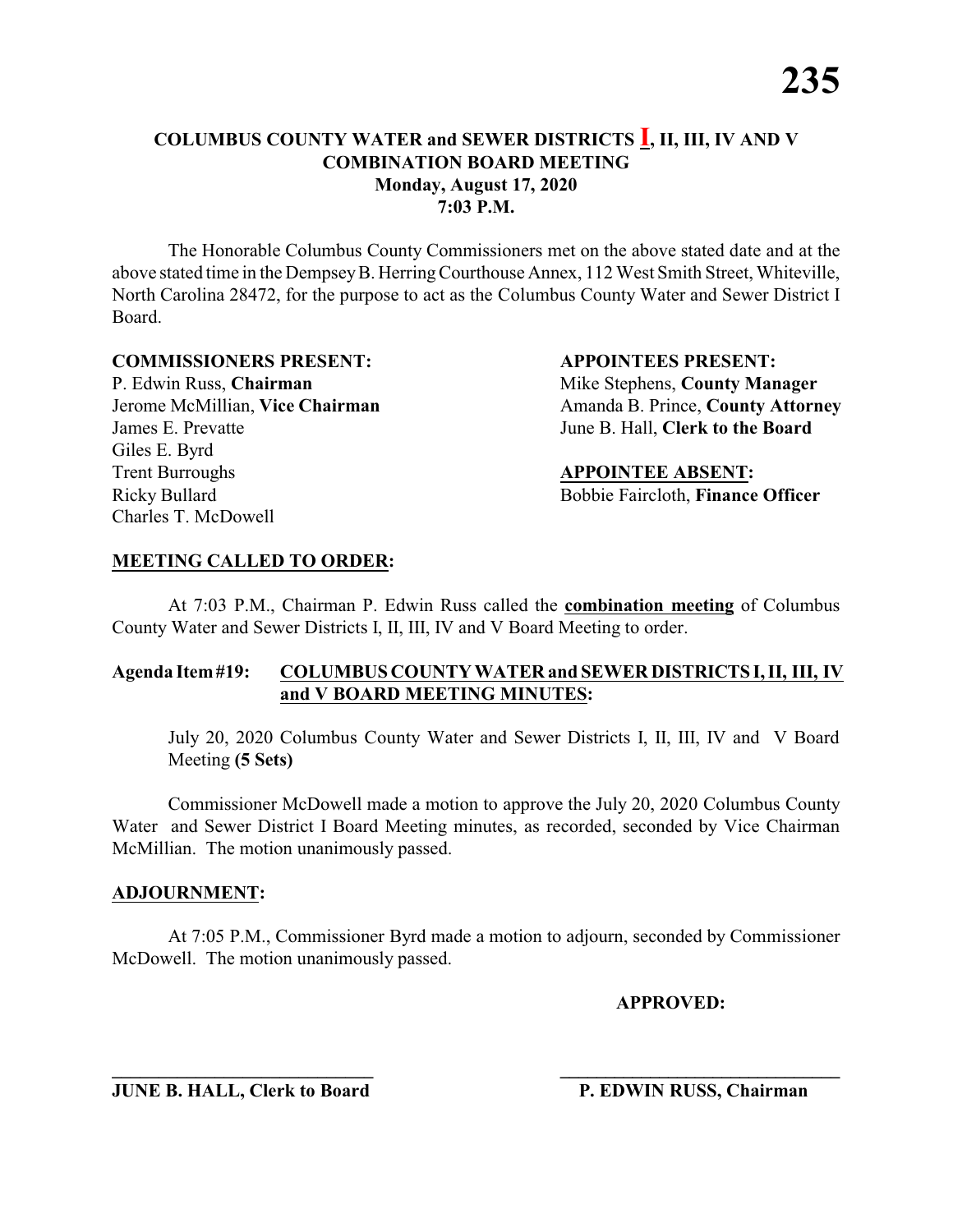The Honorable Columbus County Commissioners met on the above stated date and at the above stated time in the DempseyB. HerringCourthouse Annex, 112 West Smith Street, Whiteville, North Carolina 28472, for the purpose to act as the Columbus County Water and Sewer District II Board.

#### **COMMISSIONERS PRESENT: APPOINTEES PRESENT:**

P. Edwin Russ, **Chairman** Mike Stephens, **County Manager** James E. Prevatte June B. Hall, **Clerk to the Board** Giles E. Byrd **Trent Burroughs APPOINTEE ABSENT:** Ricky Bullard Bobbie Faircloth, **Finance Officer** Charles T. McDowell

Jerome McMillian, Vice Chairman Amanda B. Prince, County Attorney

### **MEETING CALLED TO ORDER:**

At 7:03 P.M., Chairman P. Edwin Russ called the **combination meeting** of Columbus County Water and Sewer Districts I, II, III, IV and V Board Meeting to order.

### **Agenda Item#19: COLUMBUS COUNTY WATER andSEWERDISTRICTS I, II, III, IV and V BOARD MEETING MINUTES:**

July 20, 2020 Columbus County Water and Sewer Districts I, II, III, IV and V Board Meeting **(5 Sets)**

Commissioner McDowell made a motion to approve the July 20, 2020 Columbus County Water and Sewer District II Board Meeting minutes, as recorded, seconded by Vice Chairman McMillian. The motion unanimously passed.

### **Agenda Item #20: COLUMBUS COUNTY WATER and SEWER DISTRICT II -TOWN of CERRO GORDO EMERGENCY WATER INTERCONNECTION with WATER DISTRICT II:**

Mike Stephens, County Manager, requested Board approval of the emergency interconnection as requested.

Commissioner Burroughs made a motion to approve the emergencyinterconnection with the Town of Cerro Gordo, seconded by Commissioner Bullard. The motion unanimously passed.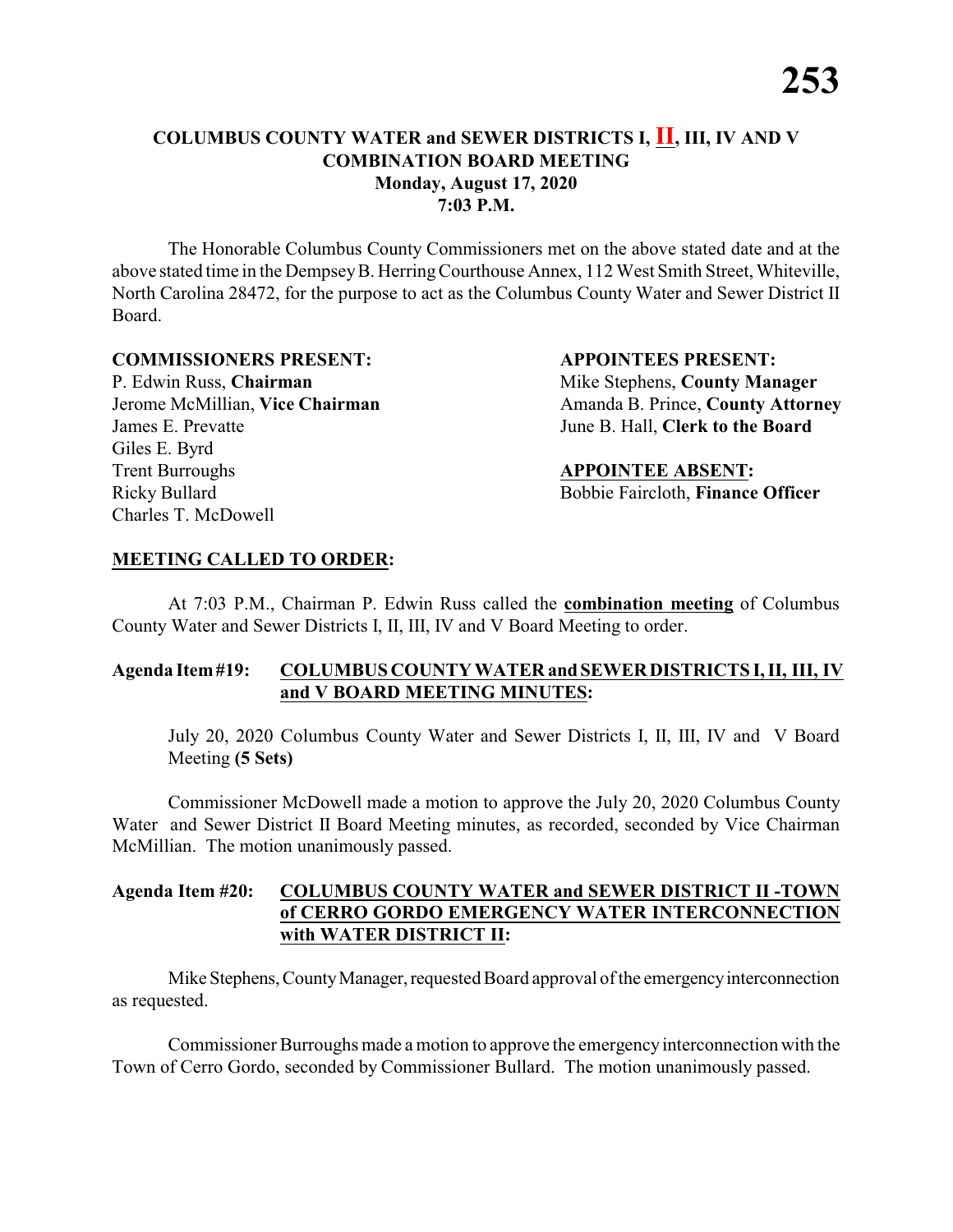# **ADJOURNMENT:**

At 7:05 P.M., Commissioner Byrd made a motion to adjourn, seconded by Commissioner McDowell. The motion unanimously passed.

**\_\_\_\_\_\_\_\_\_\_\_\_\_\_\_\_\_\_\_\_\_\_\_\_\_\_\_\_ \_\_\_\_\_\_\_\_\_\_\_\_\_\_\_\_\_\_\_\_\_\_\_\_\_\_\_\_\_\_\_**

**APPROVED:**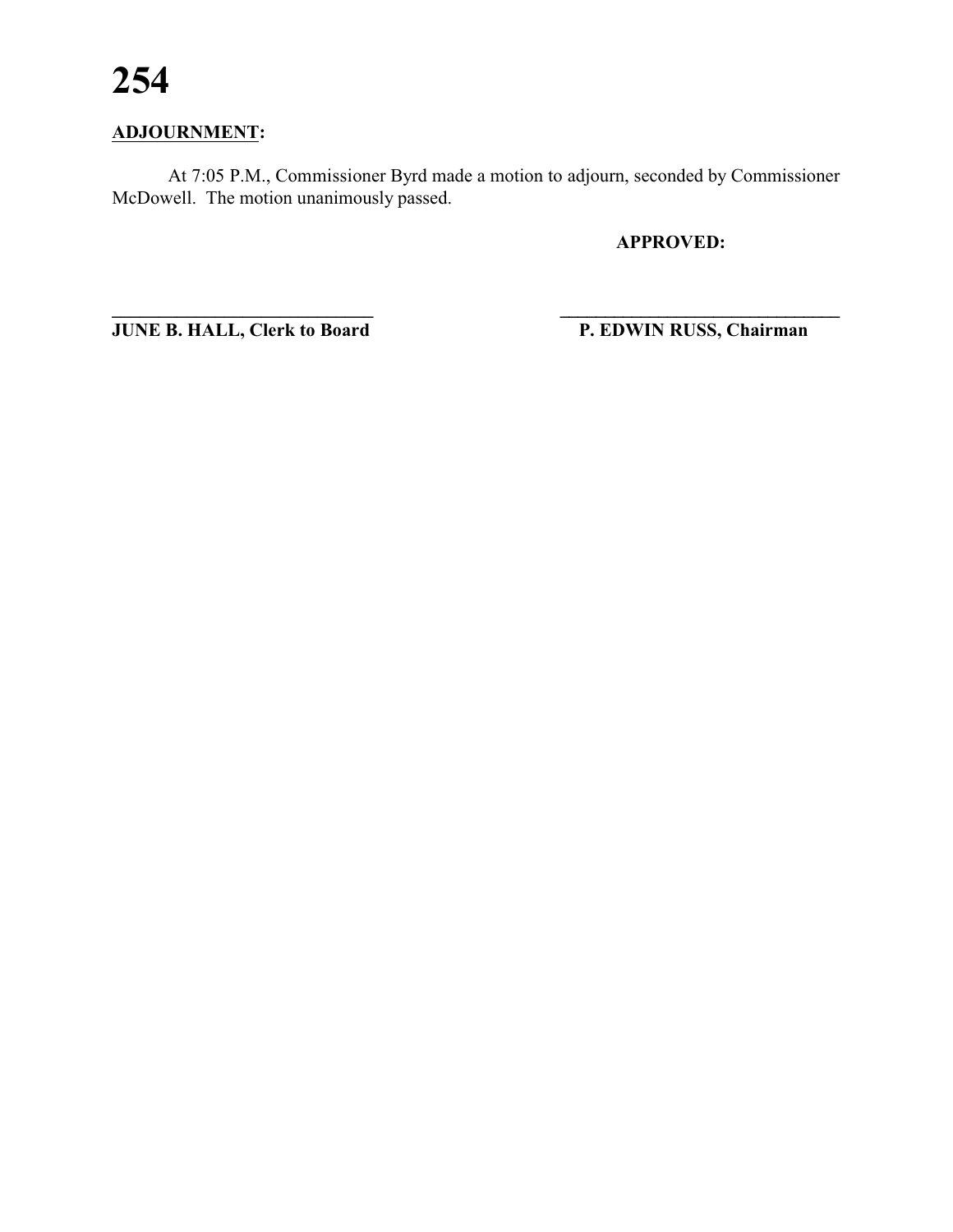The Honorable Columbus County Commissioners met on the above stated date and at the above stated time in the DempseyB. HerringCourthouse Annex, 112 West Smith Street, Whiteville, North Carolina 28472, for the purpose to act as the Columbus County Water and Sewer District III Board.

#### **COMMISSIONERS PRESENT: APPOINTEES PRESENT:**

P. Edwin Russ, **Chairman** Mike Stephens, **County Manager** James E. Prevatte June B. Hall, **Clerk to the Board** Giles E. Byrd **Trent Burroughs APPOINTEE ABSENT:** Ricky Bullard Bobbie Faircloth, **Finance Officer** Charles T. McDowell

Jerome McMillian, Vice Chairman Amanda B. Prince, County Attorney

### **MEETING CALLED TO ORDER:**

At 7:03 P.M., Chairman P. Edwin Russ called the **combination meeting** of Columbus County Water and Sewer Districts I, II, III, IV and V Board Meeting to order.

### **Agenda Item#19: COLUMBUS COUNTY WATER andSEWERDISTRICTS I, II, III, IV and V BOARD MEETING MINUTES:**

July 20, 2020 Columbus County Water and Sewer Districts I, II, III, IV and V Board Meeting **(5 Sets)**

Commissioner McDowell made a motion to approve the July 20, 2020 Columbus County Water and Sewer District III Board Meeting minutes, as recorded, seconded by Vice Chairman McMillian. The motion unanimously passed.

#### **ADJOURNMENT:**

At 7:05 P.M., Commissioner Byrd made a motion to adjourn, seconded by Commissioner McDowell. The motion unanimously passed.

**\_\_\_\_\_\_\_\_\_\_\_\_\_\_\_\_\_\_\_\_\_\_\_\_\_\_\_\_ \_\_\_\_\_\_\_\_\_\_\_\_\_\_\_\_\_\_\_\_\_\_\_\_\_\_\_\_\_\_\_**

**APPROVED:**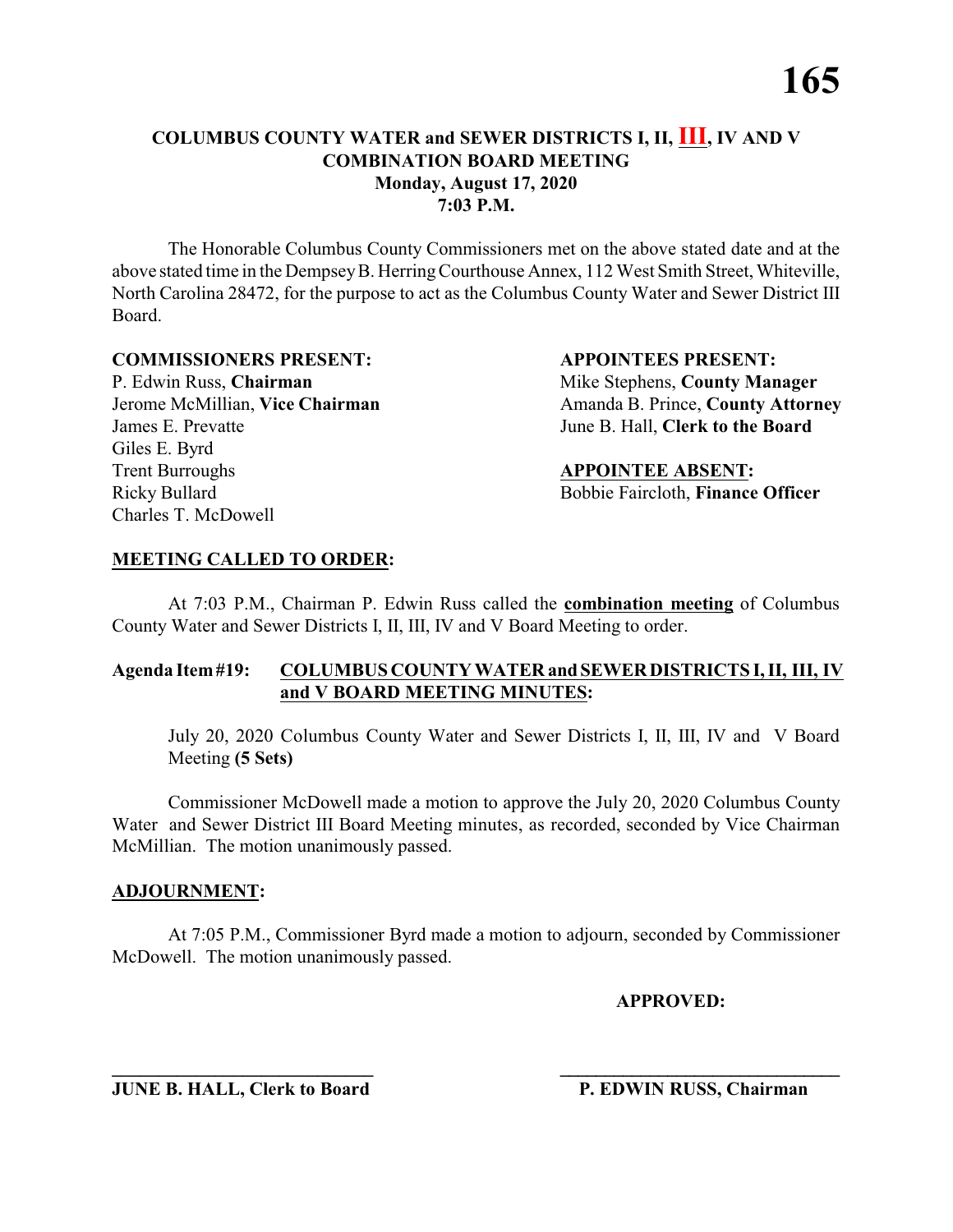The Honorable Columbus County Commissioners met on the above stated date and at the above stated time in the DempseyB. HerringCourthouse Annex, 112 West Smith Street, Whiteville, North Carolina 28472, for the purpose to act as the Columbus County Water and Sewer District IV Board.

#### **COMMISSIONERS PRESENT: APPOINTEES PRESENT:**

P. Edwin Russ, **Chairman** Mike Stephens, **County Manager** James E. Prevatte June B. Hall, **Clerk to the Board** Giles E. Byrd **Trent Burroughs APPOINTEE ABSENT:** Ricky Bullard Bobbie Faircloth, **Finance Officer** Charles T. McDowell

Jerome McMillian, Vice Chairman Amanda B. Prince, County Attorney

### **MEETING CALLED TO ORDER:**

At 7:03 P.M., Chairman P. Edwin Russ called the **combination meeting** of Columbus County Water and Sewer Districts I, II, III, IV and V Board Meeting to order.

### **Agenda Item#19: COLUMBUS COUNTY WATER andSEWERDISTRICTS I, II, III, IV and V BOARD MEETING MINUTES:**

July 20, 2020 Columbus County Water and Sewer Districts I, II, III, IV and V Board Meeting **(5 Sets)**

Commissioner McDowell made a motion to approve the July 20, 2020 Columbus County Water and Sewer District IV Board Meeting minutes, as recorded, seconded by Vice Chairman McMillian. The motion unanimously passed.

#### **ADJOURNMENT:**

At 7:05 P.M., Commissioner Byrd made a motion to adjourn, seconded by Commissioner McDowell. The motion unanimously passed.

**\_\_\_\_\_\_\_\_\_\_\_\_\_\_\_\_\_\_\_\_\_\_\_\_\_\_\_\_ \_\_\_\_\_\_\_\_\_\_\_\_\_\_\_\_\_\_\_\_\_\_\_\_\_\_\_\_\_\_\_**

**APPROVED:**